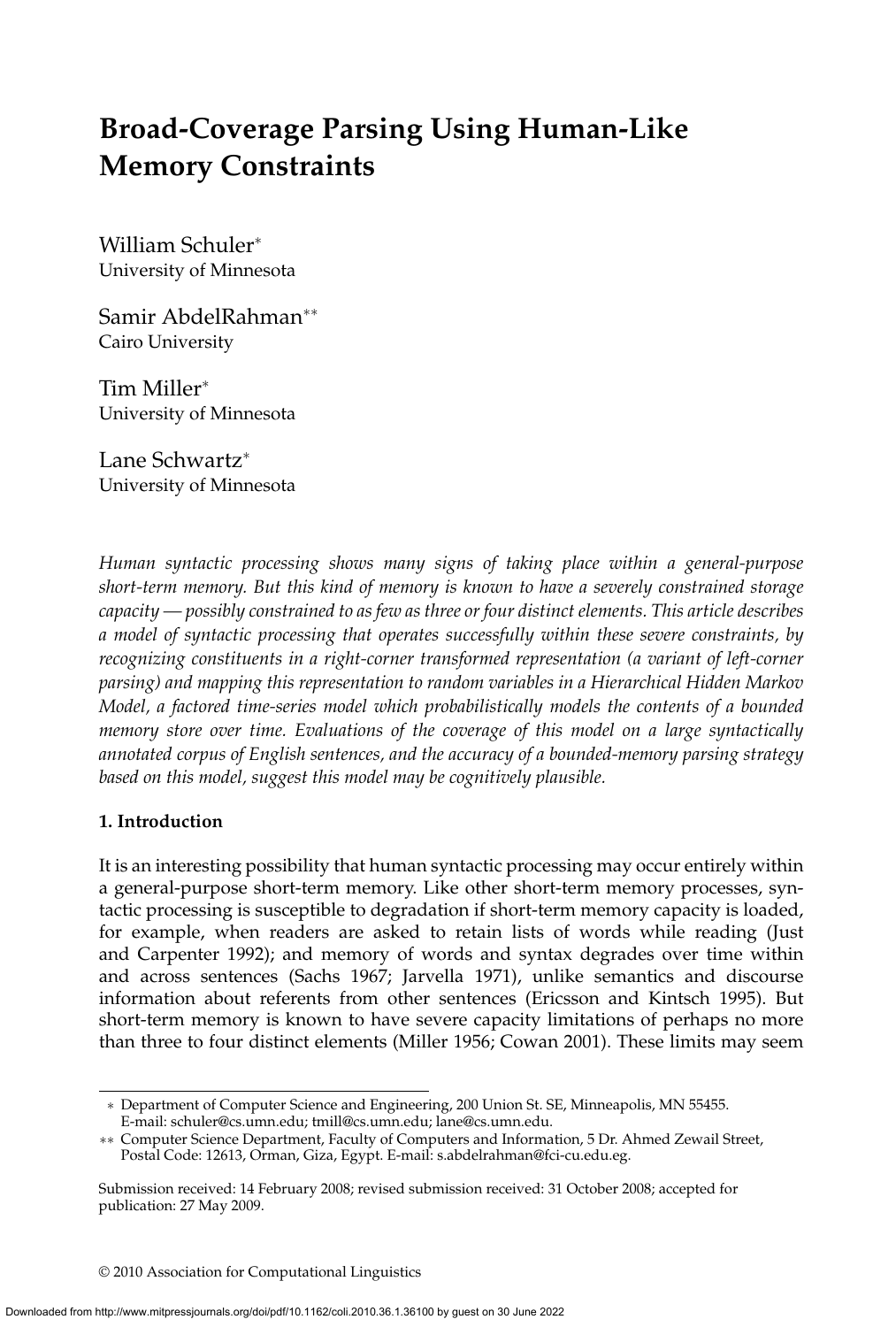too austere to process the rich tree-like phrase structure commonly invoked to explain word-order regularities in natural language.

This article aims to show that they are not. The article describes a comprehension model, based on a right-corner transform—a reversible tree transform related to the left-corner transform of Johnson (1998a)—that associates familiar phrase structure trees with the contents of a memory store of three to four partially completed constituents over time. Coverage results on the large syntactically annotated Penn Treebank corpus show a vast majority of naturally occurring sentences can be recognized using a memory store containing a maximum of only three incomplete constituents, and nearly all sentences can be recognized using four, consistent with estimates of human short-term memory capacity.

This transform reduces memory usage in incremental (left to right) processing by transforming right-branching constituent structures into left-branching structures, allowing child constituents to be composed with parent constituents before either have been completely recognized. But because this composition identifies an incomplete child as the awaited portion of an incomplete parent, it implicitly predicts that this child constituent will be the rightmost (i.e., last) child of the parent, before this child has been completely recognized. Parsing accuracy results on the Penn Treebank using a Hierarchical Hidden Markov Model (Murphy and Paskin 2001)—essentially a probabilistic pushdown automaton with a bounded pushdown store—show that this prediction can be reliably learned from training data.

The remainder of this article is organized as follows: Section 2 describes some related models of human syntactic processing using a bounded memory store; Section 3 describes a Hierarchical Hidden Markov Model (HHMM) framework for statistical parsing using this bounded store of incomplete constituents; Section 4 describes the right-corner transform and how it relates conventional phrase structure to incomplete constituents in a bounded memory store; Section 5 describes an experiment to estimate the level of coverage of the Penn Treebank corpus that can be achieved using this transform with various memory limits, given a linguistically motivated binarization of this corpus; and Section 6 gives accuracy results of this bounded-memory model trained on this corpus, given that some amount of incremental prediction (as described earlier) must be involved.

### **2. Bounded-Memory Parsing**

One of the earliest bounded-memory parsing models is that of Marcus (1980). This model maintains a bounded store of complete but unattached constituents as a buffer, and operates on them using a variety of specialized memory manipulation operations, deferring certain attachment decisions until the contents of this buffer indicate it is safe to do so. (In contrast, the model described in this article maintains a store of *incomplete* constituents using ordinary stack-like push and pop operations, defined to allow constituents to be composed before being completely recognized.) The Marcus parser provides a bounded-memory explanation for human difficulties in processing garden path sentences: for example, *the horse raced past the barn fell*, with intended interpretation *[NP the horse [RC (which was)raced past the barn]] fell* (Bever 1970), in which *raced* seems like the main verb of the sentence until the word *fell* is encountered. But this explanation due to memory exhaustion is not compatible with observations of unproblematic parsing of sentences such as these when contextual information is provided in advance: for example, *two men on horseback had a race; one went by the meadow, and the other went by the barn* (Crain and Steedman 1985).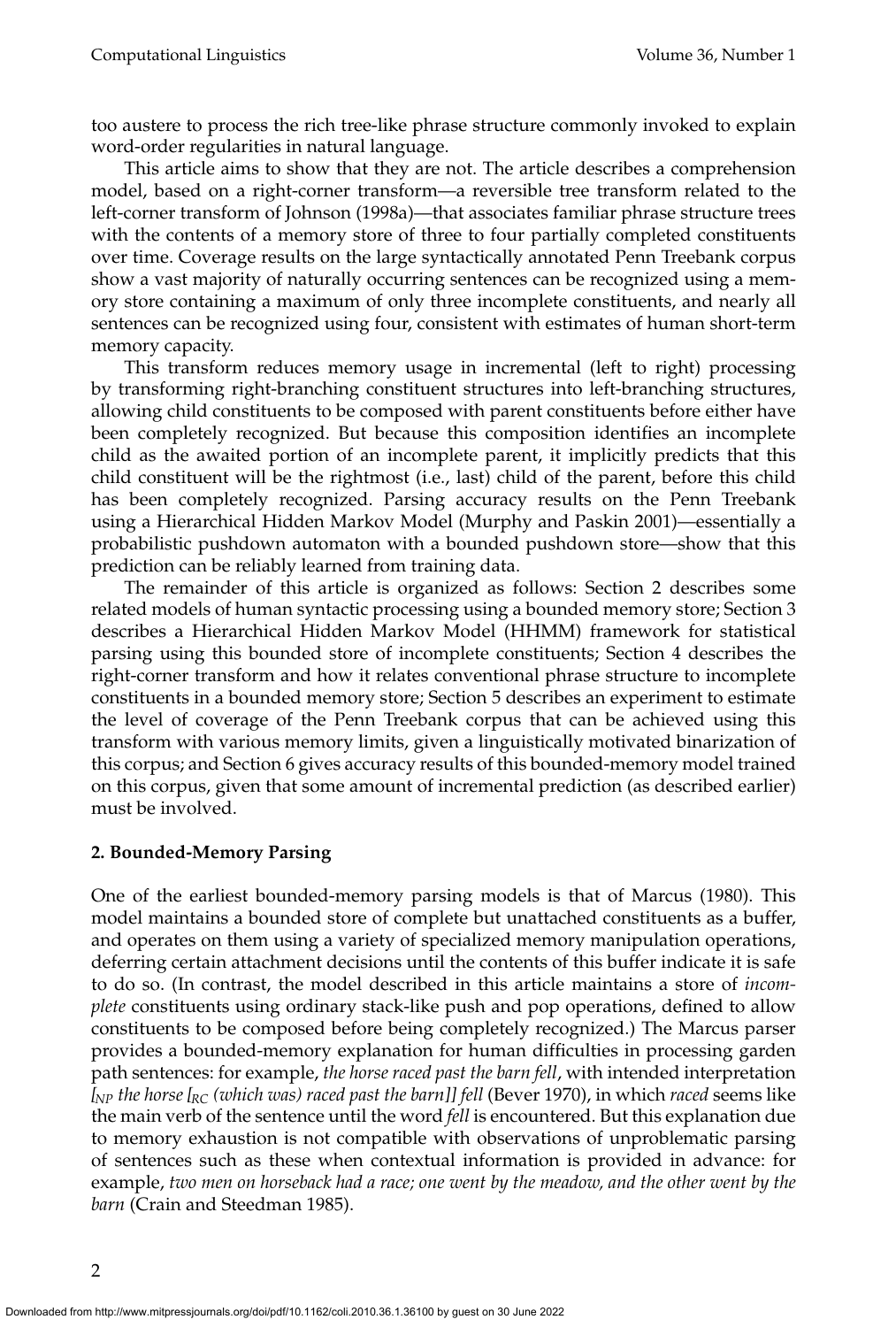Ades and Steedman (1982) introduce the idea of composing incomplete constituents to reduce storage demands in incremental processing using Combinatorial Categorial Grammar (CCG), avoiding the need to maintain large buffers of complete but unattached constituents. The right-corner transform described in this article composes incomplete constituents in very much the same way, but CCG is essentially a competence model, in that it seeks to unify lexical category representations used in processing with learned generalizations about argument structure, whereas the model described herein is exclusively a performance model, allowing generalizations about lexical argument structures to be learned in some other representation, then combined with probabilistic information about parsing strategies to yield a set of derived incomplete constituents. As a result, the model described in this article has a freer hand to satisfy strict working memory bounds, which may not permit some of the alternative composition operations proposed in the CCG account, thought to be associated with available prosody and quantifier scope analyses. $<sup>1</sup>$ </sup>

Johnson-Laird (1983) and Abney and Johnson (1991) propose a pure processing account of memory capacity limits in parsing ordinary phrase structure trees. The Johnson-Laird and Abney and Johnson models adopt a left-corner parsing strategy, of which the right-corner transform introduced in this article is a variant, in order to bring memory usage for most parsable sentences to within seven or so active or awaited phrase structure constituents. This account may be used to explain human processing difficulties in processing triply center-embedded sentences like *the rat that the cat that the dog chased killed ate the malt*, with intended interpretation *[NP the rat that [NP the cat that [NP the dog] chased] killed] ate the malt* (Chomsky and Miller 1963). But this explanation does not account for examples of triply center-embedded sentences that typically do not cause processing problems: *[NP that [NP the food that [NP John] ordered] tasted good] pleased him* (Gibson 1991). Moreover, the apparent competition between comprehension of center-embedded object relatives and retention of unrelated words in general-purpose memory (Just and Carpenter 1992) suggests that general-purpose memory is (or at least, can be) used to store incomplete constituents during comprehension. This would predict three or four elements of reliable storage, rather than seven (Cowan 2001). The transform-based model described in this article exploits a conception of chunking (Miller 1956) to combine pairs of active and awaited constituents from the Abney and Johnson analysis, connected by recognized structure, in order to operate within estimates of human short-term memory bounds.

Because of these counterexamples to the memory-exhaustion explanation of garden path and center-embedding difficulties, recent work has turned to explanations other than memory exhaustion for these phenomena. Lewis and Vasishth (2005) attribute processing errors to activation interference among stored constituents that have similar syntactic and semantic roles. Hale's surprisal (2001) and entropic model (2006) link human processing difficulties to significant changes in the relative probability of competing hypotheses in incremental parsing, such that if activation is taken to be a mechanism for probability estimation, processing difficulties may be ascribed to the relatively slow speed of activation change within the brain (or to collapsing activation when probabilities grow too small, as in the case of garden path sentences). These models explain many processing difficulties without invoking memory limits, and are

<sup>1</sup> The lack of support for some of these available scope analyses may not necessarily be problematic for the present model. The complexity of interpreting nested raised quantifiers may place them beyond the capability of human interactive incremental interpretation, but not beyond the capability of post hoc interpretation (understood after the listener has had time to think about it).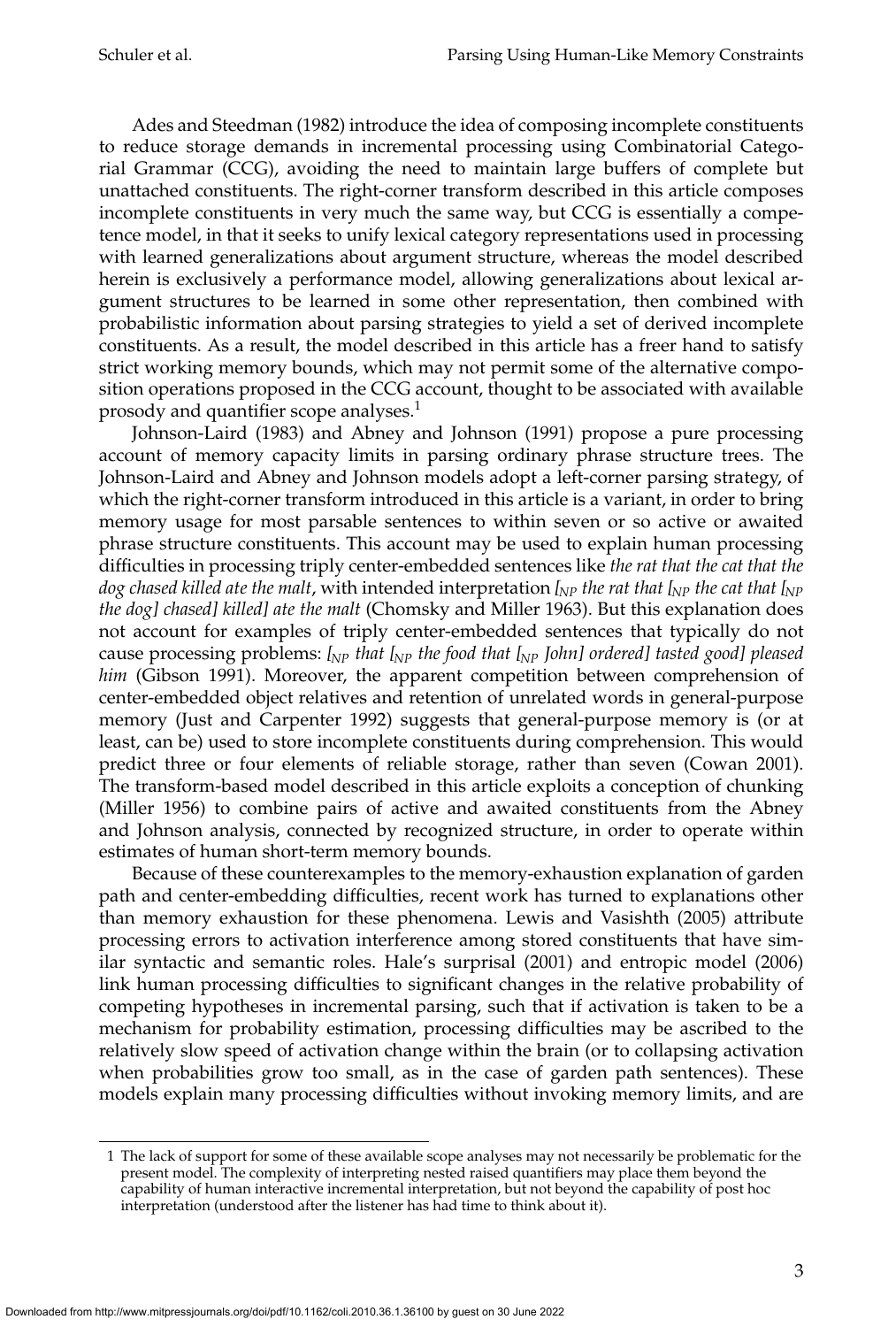compatible with brain imaging evidence of increased cortical activity and recruitment of auxiliary brain areas during periods of increased uncertainty in sentence processing (Just and Varma 2007). But if interference or changing activation is posited as the source of processing difficulty, and delays are not linked to memory exhaustion per se, then these theories do not explain how (or whether) syntactic processing operates within general-purpose short-term memory.

Toward this end, this article will specifically evaluate the claim that syntactic processing can be performed entirely within general-purpose short-term memory by using this memory to store unassimilated incomplete syntactic constituents, derived through a right-corner transform from basic properties of phrase structure trees. As a probabilistic incremental parser, the model described in this article is compatible with surprisal-based explanations of processing difficulties; it is, however, in some sense orthogonal, because it models a different dimension of resource allocation. The surprisal framework models allocation of processing resources (in this case, activation) among disjunctions of competing hypotheses, which are maintained for some amount of time in parallel, whereas the framework described here can be taken to model the allocation of processing resources (in this case, memory elements) among conjunctions of incompletely recognized constituents *within* each competing hypothesis.<sup>2</sup> Thus, in this view, there are two ways to simultaneously activate multiple concepts: disjunctively (sharing activation among competing hypotheses) and conjunctively (sharing activation among unassimilated constituents within a hypothesis). But only the inner conjunctive allocation corresponds to the familiar discretely bounded store of short-term memory as described by Miller (1956); the outer disjunctive allocation treats activation as a continuous resource in which like-valued pockets expand and contract as they are reinforced or contradicted by incoming observations. Indeed, it would be surprising if these two dimensions of resource allocation did not exist: the former, because it would contradict years of observations about the behavior of short-term memory; and the latter, because it would require neural activation spreading to be instantaneous and uniform, contradicting most neuropsychological evidence. Levy (2008) compares the allocation of activation in this kind of framework to the distributed allocation of resources in a particle filter (Gordon, Salmond, and Smith 1993), an approximate inference technique for probabilistic time-series models in which particles in a (typically fixed) reservoir are assigned randomly sampled hypotheses from learned transition probabilities, essentially functioning as units of activation. The model described in this paper qualifies this analogy by positing that each individual particle in this reservoir endorses a coherent hypothesis about the contents of a three- to four-element memory store at any given time, rather than about an entire unbounded phrase structure tree.<sup>3</sup>

<sup>2</sup> Probability distributions in entropy-based models like Hale's are typically assumed to be defined over sets of hypotheses pursued in parallel, but other interpretations (for example, lookahead-based deterministic models) are possible. The model described in this article is also compatible with deterministic parsing frameworks, in which case it models allocation of processing resources among incompletely-recognized constituents within a single non-competing hypothesis.

<sup>3</sup> Pure connectionist models of syntactic processing (Elman 1991; Berg 1992; Rohde 2002) attempt to unify storage of constituent structure with that of ambiguous alternative analyses, but the memory demands of systems based on this approach typically do not scale well to broad-coverage parsing. Recent results for using self-organizing maps as a unified memory resource are encouraging (Mayberry and Miikkulainen 2003), but are still limited to parsing relatively short travel planning queries with limited syntactic complexity. Hybrid systems that generate explicit alternative hypotheses with explicit stacked-up constituents, and use connectionist models for probability estimation over these hypotheses (Henderson 2004) typically achieve better performance in practice.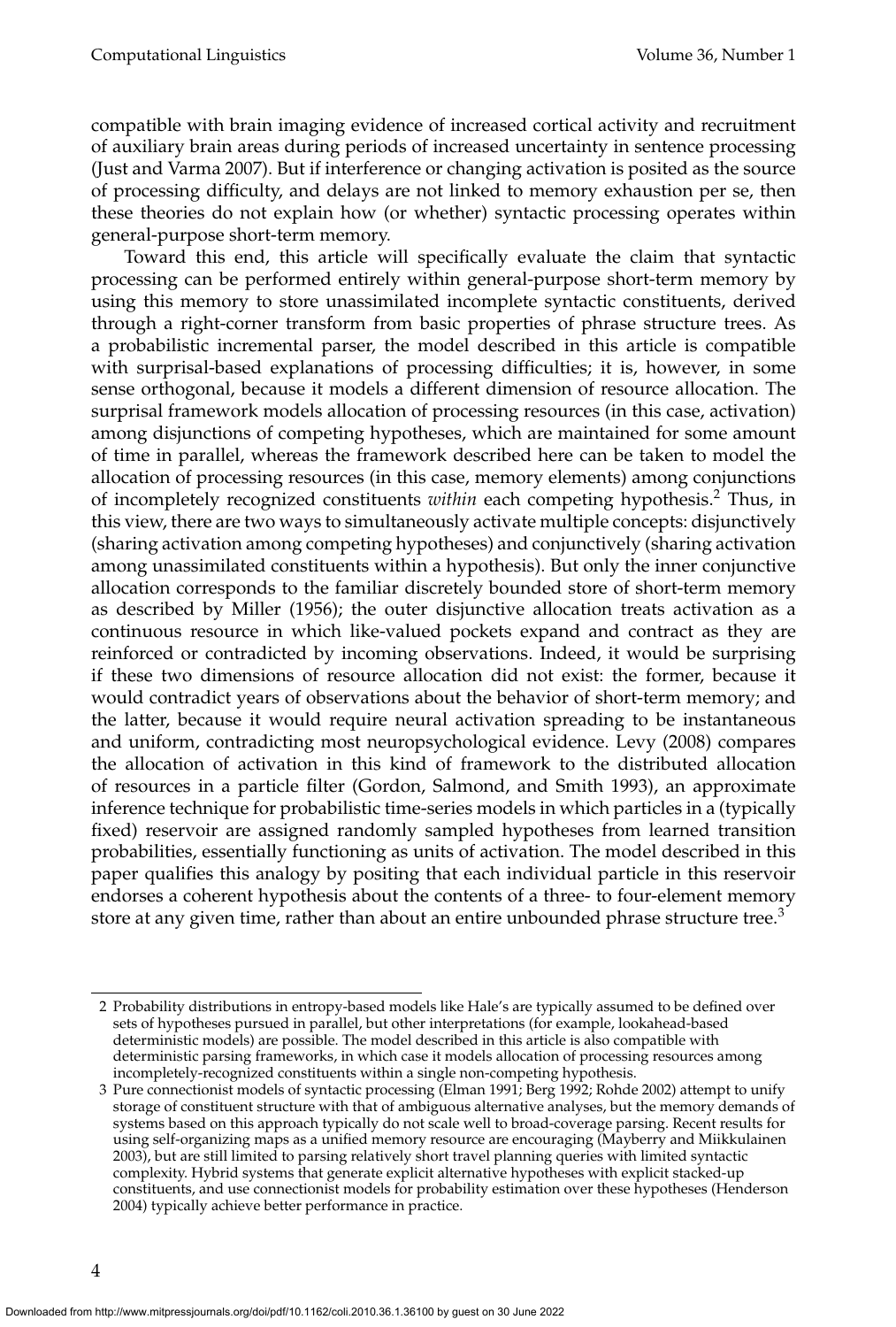Previous memory-based explanations of problematic sentences (explaining garden path effects as exceeding a bound of four complete but unattached constituents, or explaining center embedding difficulties as exceeding a bound of seven active or awaited constituents) have been shown to underestimate human sentence processing capacity when equally complex but unproblematic sentences were examined. The hypothesis advanced in this article, that human sentence processing uses general-purpose shortterm memory to store incomplete constituents as defined by a right-corner transform, leaves the explanation of several negative examples of unparsable garden path and center embedding sentences to orthogonal models of surprisal or interference. But in order to determine whether this right-corner memory hypothesis still underestimates human sentence processing capacity, a corpus study was performed on two complementary corpora of transcribed spontaneous speech and newspaper text, manually annotated with phrase structure trees (Marcus, Santorini, and Marcinkiewicz 1993). These spontaneous speech and newspaper text corpora contain only attested positive examples of parsable sentences, but they may be considered complementary for this purpose because the complexity of spontaneous speech may somewhat *understate* human recognition capacity (potentially limiting it to the cost of spontaneously generating sentences in an unusual social context), and the complexity of newspaper text may somewhat *overstate* human recognition capacity (though it is composed and edited to be readable, it is still composed and edited off-line), so results from these corpora may be taken together to suggest generous and conservative upper bounds on human processing capacity.

# **3. Bounded-Memory Parsing with a Time Series Model**

The framework adopted in this article is a factored HMM-like time series model, which maintains a probability distribution over the contents of a bounded set of random variables over time, corresponding to hypothesized stores of memory elements. The random variables in this store may be understood as simultaneous activations in a cognitive model (similar to the superimposed **roles** described by Smolensky and Legendre [2006]), and the probability distribution over these stores may be thought of as competing pockets of activation, as described in the previous section. Some of these variables persist as elements of the short-term memory store, and some are transient as results of hypothesized compositions, which are estimated and immediately discarded or folded into the persistent store according to the dependencies in the model. The variables have values or contents (or **fillers**)—in this case incomplete constituent categories—that change over time, and although these values may be uncertain, the set of hypothesized contents of this memory store at any given point in time are collectively constrained to form a coherent (but possibly incomplete) syntactic analysis of a sentence.

The particular model used here is an HHMM (Murphy and Paskin 2001), which mimics a bounded-memory pushdown automaton (PDA), supporting simple push and pop operations on a bounded stack-like memory store. A time-series model is used here instead of an explicit stack machine, first because the probability model is well defined on a bounded memory store, and second because the plasticity of the random variables that mimic stack behavior in this model makes the model cross-linguistically attractive. By evoking additional random variables and dependencies, the model can be defined (or presumably, trained) to mimic other types of automata, such as extended pushdown automata (EPDAs) recognizing tree-adjoining languages with crossed and nested dependencies, as have been hypothesized for languages like Dutch (Shieber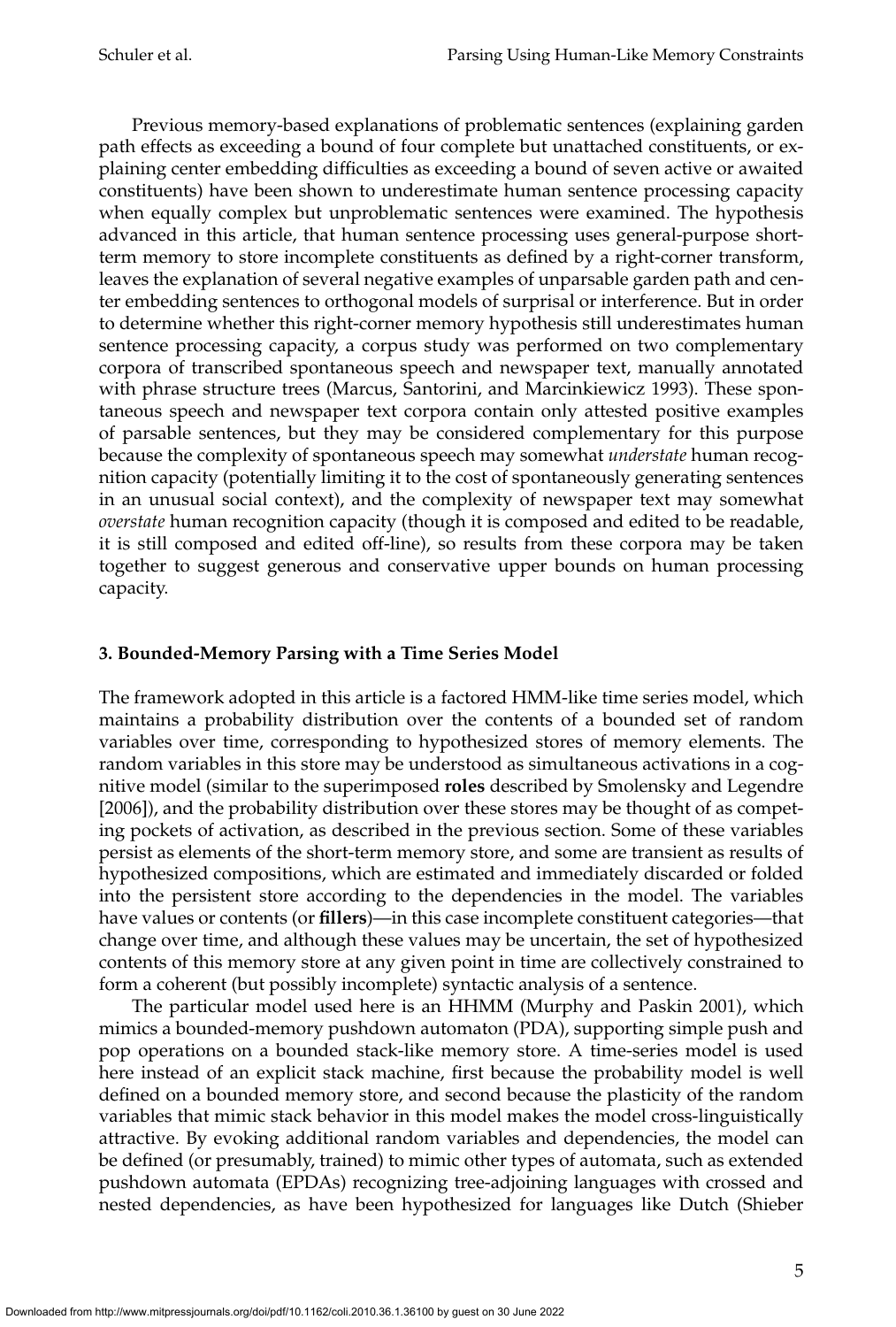1985). However, the remainder of this article will only discuss random variables and dependencies necessary to mimic a bounded stack pushdown automaton.

#### **3.1 Hierarchical HMMs**

Hierarchical Hidden Markov Models (Murphy and Paskin 2001) are essentially Hidden Markov Models factored into some fixed number of stack-like elements at each time step.

HMMs characterize speech or text as sequences of hidden states *qt* (which may consist of phones, words, or other hypothesized syntactic or semantic information), and observed states  $o_t$  at corresponding time steps  $t$  (typically short, overlapping frames of an audio signal, or words or characters in a text processing application). A most likely sequence of hidden states  $\hat{q}_{1...T}$  can then be hypothesized given any sequence of observed states  $o_{1...T}$ :

$$
\hat{q}_{1..T} = \underset{q_{1..T}}{\text{argmax}} P(q_{1..T} | o_{1..T})
$$
\n(1)

$$
= \underset{q_{1..T}}{\text{argmax}} P(q_{1..T}) \cdot P(o_{1..T} | q_{1..T}) \tag{2}
$$

$$
\stackrel{\text{def}}{=} \underset{q_{1..T}}{\text{argmax}} \prod_{t=1}^{I} P_{\Theta_{\mathcal{A}}}(q_t | q_{t-1}) \cdot P_{\Theta_{\mathcal{B}}}(o_t | q_t)
$$
(3)

using Bayes' Law (Equation 2) and Markov independence assumptions (Equation 3) to define a full  $P(q_{1..T} | o_{1..T})$  probability as the product of a **Language Model** ( $\Theta_A$ ) prior probability  $P(q_{1..T}) \stackrel{\text{def}}{=} \prod_{t} P_{\Theta_{A}}(q_{t} | q_{t-1})$  and an **Observation Model** ( $\Theta_{B}$ ) likelihood probability  $P(o_{1..T} | q_{1..T}) \stackrel{\text{def}}{=} \prod_t P_{\Theta_B}(o_t | q_t)$  (Baker 1975; Jelinek, Bahl, and Mercer 1975).

Language model transitions  $P_{\Theta_{\Lambda}}(q_t | q_{t-1})$  over complex hidden states  $q_t$  can be modeled using synchronized levels of stacked-up component HMMs in an HHMM, analogous to a shift-reduce parser or pushdown automaton with a bounded stack. HHMM transition probabilities are calculated in two phases: a "reduce" phase (resulting in an intermediate, transient final-state variable *ft*), modeling whether component HMMs terminate; and a "shift" phase (resulting in a persistent modeled state  $q_t$ ), in which unterminated HMMs transition and terminated HMMs are re-initialized from their parent HMMs. Variables over intermediate  $f_t$  and modeled  $q_t$  states are factored into sequences of depth-specific variables—one for each of *D* levels in the HHMM hierarchy:

$$
f_t = \langle f_t^1 \dots f_t^D \rangle \tag{4}
$$

$$
q_t = \langle q_t^1 \dots q_t^D \rangle \tag{5}
$$

Transition probabilities are then calculated as a product of transition probabilities at each level, using level-specific 'reduce' Θ<sub>F,*d*</sub> and 'shift' Θ<sub>O,*d*</sub> models:

$$
\mathsf{P}_{\Theta_{\mathcal{A}}}(q_t | q_{t-1}) = \sum_{f_t} \mathsf{P}(f_t | q_{t-1}) \cdot \mathsf{P}(q_t | f_t | q_{t-1}) \tag{6}
$$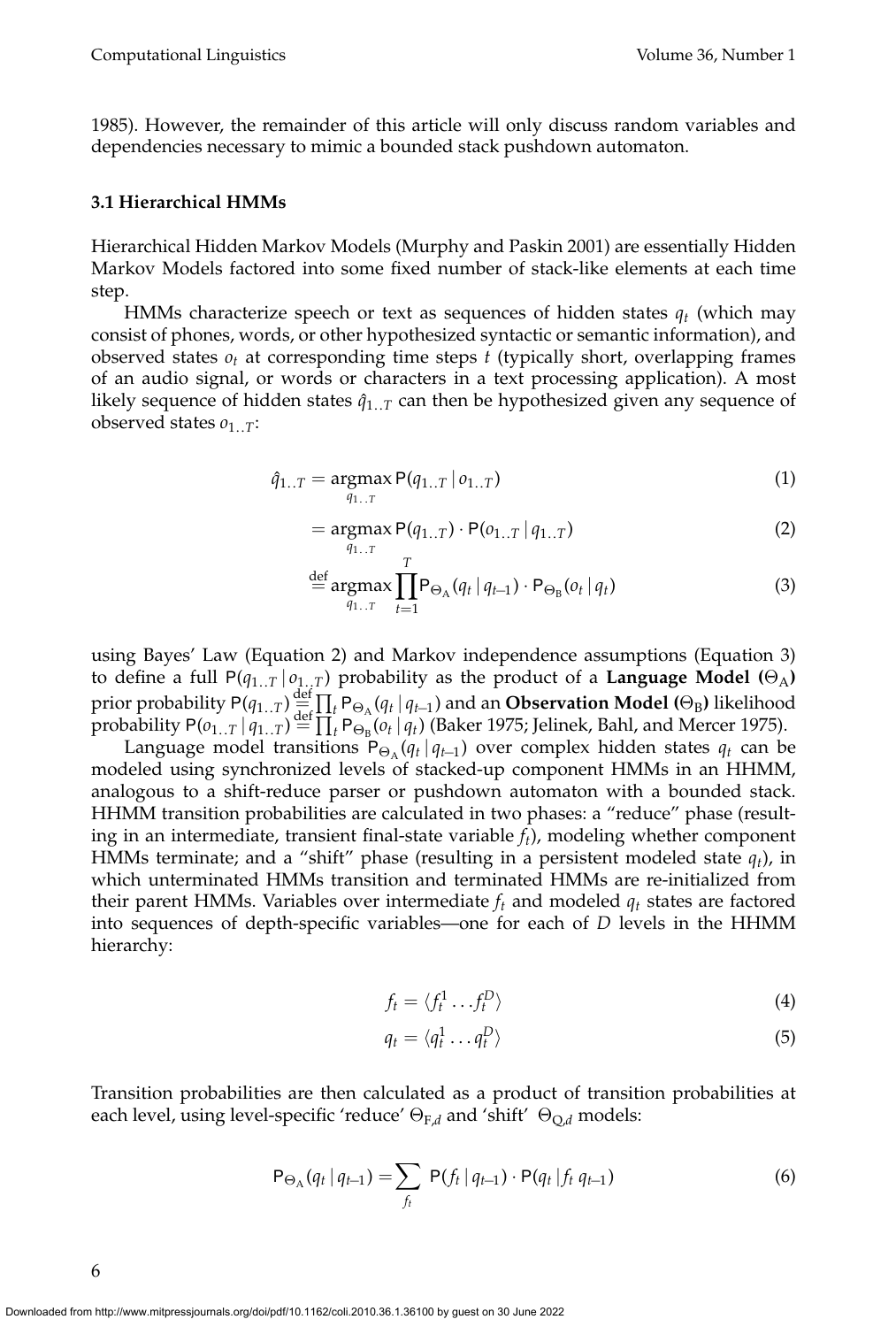

#### **Figure 1**

Graphical representation of a Hierarchical Hidden Markov Model. Circles denote random variables, and edges denote conditional dependencies. Shaded circles denote variables with observed values.

$$
\stackrel{\text{def}}{=} \sum_{f_t^1, f_t^0} \prod_{d=1}^D P_{\Theta_{F,d}}(f_t^d \mid f_t^{d+1} q_{t-1}^d q_{t-1}^{d-1}) \cdot \prod_{d=1}^D P_{\Theta_{Q,d}}(q_t^d \mid f_t^{d+1} f_t^d \mid q_{t-1}^d q_t^{d-1}) \tag{7}
$$

with  $f_t^{D+1}$  and  $q_t^0$  defined as constants. In these equations, probabilities are marginalized or summed over all combinations of intermediate variables  $f_t^1...f_t^D$ , so only the memory store contents  $q_t^1...q_t^D$  persist across time steps.<sup>4</sup> A graphical representation of an HHMM with three depth levels is shown in Figure 1.

The independence assumptions in this model can be psycholinguistically motivated. Independence across time points *t* (Equation 3) arise naturally from causality: Any change to a memory store configuration to generate a configuration at time step *t* + 1 should depend only on the current memory store configuration at time step *t*; memory operations should not be able to peek backward or forward in time to consult past or future memory stores. Independence across depth levels *d* (Equation 7) arise naturally from uncertainty about the structure between incomplete constituent chunks (this property of right-corner transform categories is elaborated in Section 4). $5$ 

Shift and reduce probabilities can now be defined in terms of finitely recursive HMMs with probability distributions over recursive expansion, transition, and reduction of states at each depth level. In the version of HHMMs used in this paper, each modeled variable is a syntactic state  $q_t^d \in G \times G$  (describing an incomplete constituent consisting of an active grammatical category from domain *G* and an awaited grammatical category from domain *G*—for example, an incomplete constituent S/NP consisting of an active sentence S awaiting a noun phrase constituent NP); and each intermediate

<sup>4</sup> In Viterbi decoding, probabilities over intermediate variables may be maximized rather than marginalized, but in any case the intermediate variables do not persist.

<sup>5</sup> Also, the fact that this is a generative model, in which observations are conditioned on hypotheses, then flipped using Bayes' Law (Equation 2)—as opposed to a discriminative or conditional model, in which hypotheses are conditioned directly on observations—is also appealing as a human model, in that it allows the same architecture to be used for both recognition and generation. This is a desirable property for modeling split utterances, in which interlocutors complete one another's sentences (Lerner 1991; Helasvuo 2004).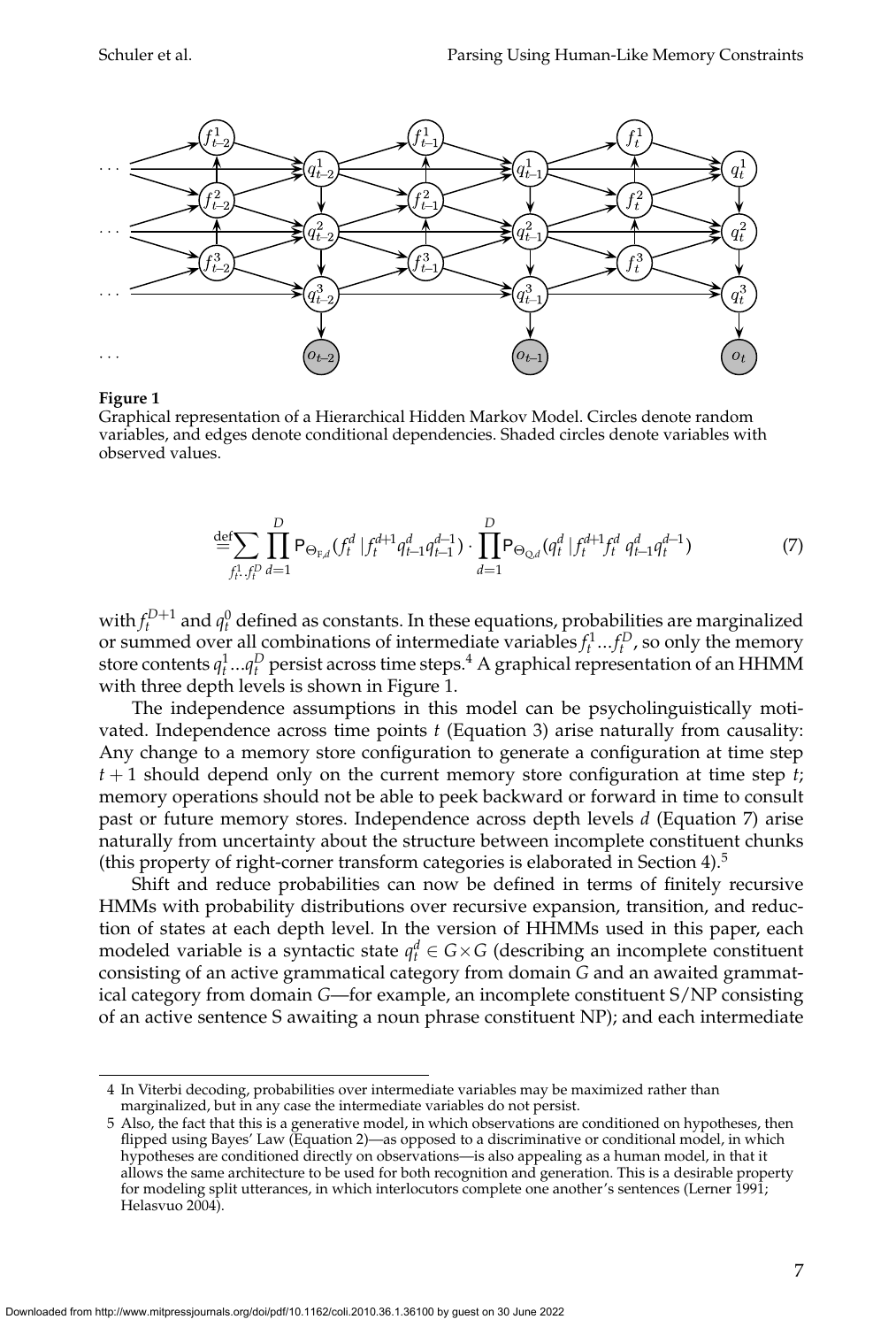variable is a reduction or non-reduction state  $f_t^d \in G \cup \{1,0\}$  (indicating, respectively, a reduction of incomplete constituent  $q_{t-1}^d$  to a complete right child constituent of some grammatical category from domain *G*, or a non-reduction of  $q_{t-1}^d$  as a unary or left child, as defined in Section 4). An intermediate variable  $f_t^d$  at depth  $d$  may indicate reduction or non-reduction according to ΘF-Reduction,*<sup>d</sup>* if there is a reduction at the depth level immediately below *d*, but must indicate non-reduction ( $f_t^d = 0$ ) with probability 1 if there is no reduction below:<sup>6</sup>

$$
\mathsf{P}_{\Theta_{F,d}}(f_t^d | f_t^{d+1} q_{t-1}^d q_{t-1}^{d-1}) \stackrel{\text{def}}{=} \begin{cases} \text{if } f_t^{d+1} \not\in G : [f_t^d = \mathbf{0}] \\ \text{if } f_t^{d+1} \in G : \mathsf{P}_{\Theta_{F\text{-Reduction},d}}(f_t^d | q_{t-1}^d, q_{t-1}^{d-1}) \end{cases} \tag{8}
$$

where  $f_t^{D+1} = 1$  and  $q_t^0 = \text{ROOT}$ .

Shift probabilities over the modeled variable  $q_t^d$  at each level are defined using levelspecific transition ΘQ-Transition,*<sup>d</sup>* and expansion ΘQ-Expansion,*<sup>d</sup>* models:

$$
\mathsf{P}_{\Theta_{\mathbb{Q},d}}(q_t^d | f_t^{d+1} f_t^d q_{t-1}^d q_t^{d-1}) \stackrel{\text{def}}{=} \begin{cases} \text{if } f_t^{d+1} \not\in G, f_t^d \not\in G : [q_t^d = q_{t-1}^d] \\ \text{if } f_t^{d+1} \in G, f_t^d \not\in G : \mathsf{P}_{\Theta_{\mathbb{Q}\text{-Transitional}}}(q_t^d | f_t^{d+1} f_t^d q_{t-1}^d q_t^{d-1}) \\ \text{if } f_t^{d+1} \in G, f_t^d \in G : \mathsf{P}_{\Theta_{\mathbb{Q}\text{-Exparation},d}}(q_t^d | q_t^{d-1}) \end{cases} \tag{9}
$$

where  $f_t^{D+1} = \mathbf{1}$  and  $q_t^0 = \text{ROOT}$ . This model is conditioned on final-state intermediate variables  $f_t^d$  and  $f_t^{d+1}$  at and immediately below each HHMM level. If there is no reduction immediately below a given level (the first case provided), it deterministically copies the current HHMM state forward to the next time step. If there is a reduction immediately below the current level but no reduction at the current level (the second case provided), it transitions the HHMM state at the current level, according to the distribution  $\Theta_{Q-Transition,d}$ . And if there is a reduction at the current level (the third case above), it re-initializes this state given the state at the level above, according to the distribution ΘQ-Expansion,*d*.

Models ΘF-Reduction,*d*, ΘQ-Transition,*d*, and ΘQ-Expansion,*<sup>d</sup>* are defined directly from training examples, for example (in the experiments described in this article), using relative frequency estimation. The overall effect is that higher-level HMMs are allowed to transition only when lower-level HMMs terminate. An HHMM therefore behaves like a probabilistic implementation of a shift–reduce parser or pushdown automaton with a bounded stack, where the maximum stack depth is equal to the number of depth levels in the HHMM hierarchy.

### **4. Right-Corner Transform and Incomplete Constituents**

The model described in this article recognizes trees in a **right-corner transformed** representation to minimize usage of a bounded short-term memory store. This rightcorner transform is a variant of the left-corner transform described by Johnson (1998a), but whereas the left-corner transform changes left-branching structure into rightbranching structure, the right-corner transform changes right-branching structure into

<sup>6</sup> Here [·] is an indicator function: [φ] = 1 if φ is true, 0 otherwise.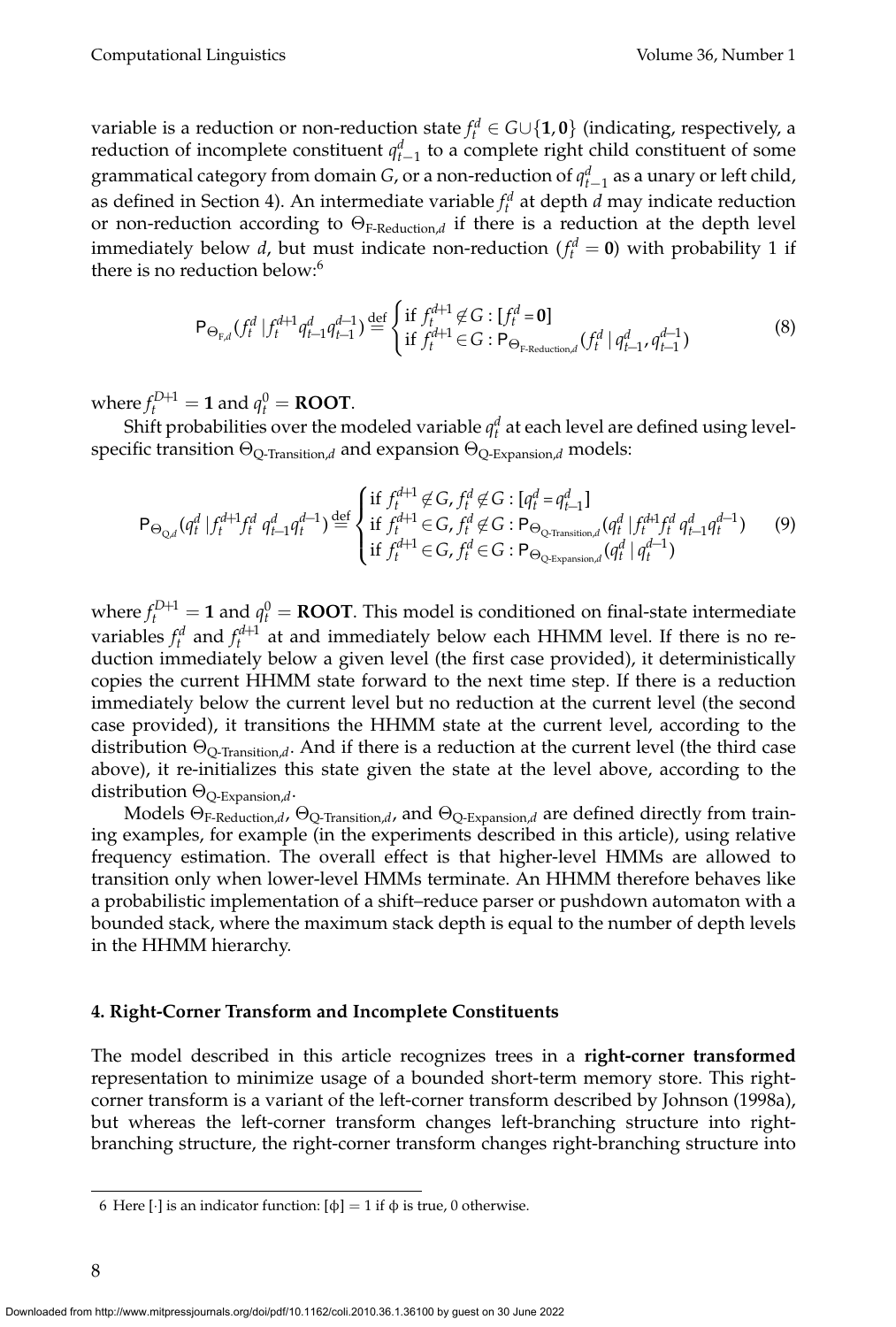left-branching structure. Recognition using this transformed grammar, extracted from a transformed corpus, is similar to recognition using a left-corner parsing strategy (Aho and Ullman 1972). This kind of strategy was shown to reduce memory requirements for parsing sentences with mainly left- or right-recursive phrase structure to fewer than seven active or awaited constituent categories (Abney and Johnson 1991). This is within Miller's (1956) estimate of human short-term memory capacity (if memory elements store individual categories), whereas parsing heavily center-embedded sentences (known to be difficult for human readers) would require seven or more elements at the frontier of this capacity.

But recent research suggests that human memory capacity may be limited to as few as three or four distinct items (Cowan 2001), with longer estimates of seven or more possibly due to the human capacity to chunk remembered items into associated groups (Miller 1956). The right-corner strategy described in this paper therefore assumes constituent categories can similarly be chunked into *incomplete constituents A*/*B* formed by pairing an active category *A* with an awaited category *B* somewhere along the active category's right progeny (so, for example, a transitive verb may become an incomplete constituent VP/NP consisting of an active verb phrase lacking an awaited noun phrase yet to come).<sup>7</sup> These chunked incomplete constituent categories *A* and *B* are naturally related through fixed contiguous phrase structure between them, established during the course of parsing prior to the beginning of *B*, and these incomplete constituents can be composed with other incomplete constituents *B*/*C* to form similarly related category pairs *A*/*C*.

These chunks are not only contiguous sections of phrase structure trees, they also have contiguous string yields, so they correspond to the familiar notion of text chunks used in shallow parsing approaches (Hobbs et al. 1996). For example, a hypothesized memory store may contain incomplete constituents S/NP (a sentence without a noun phrase), followed by NP/NN (a noun phrase lacking a common noun), with corresponding string yields *demand for bonds propped up* and *the municipal*, respectively, forming a complete contiguous segmentation of a sentence at any point in processing. Although these two chunks could be composed into an incomplete constituent S/NN, doing so at this point would close off the possibility of introducing another constituent between these two, containing the recognized noun phrase as a left child (e.g., *demand for bonds propped up [NP [NP the municipal bonds]'s prices]*).

This conception of chunking applied to right-branching progeny in phrase structure trees does not have the power to eliminate the bounds of a memory store, however. In a larger cognitive model, syntactic processing is assumed to occur as part of an interactive semantic interpretation process, in which referents of constituents are calculated as these constituents are recognized, and are used to constrain subsequent processing decisions (Tanenhaus et al. 1995; Brown-Schmidt, Campana, and Tanenhaus 2002).<sup>8</sup> The chunked category pairs  $A$  and  $B$  in these incomplete constituents  $A/B$  result from successful compositions of other such constituents earlier in the recognition process, which means that the relationship between the referents of  $A$  and  $B$  is known and fixed

<sup>7</sup> Incomplete constituents may also be defined through a left-corner transform, but left-corner transformed categories are incomplete in the other direction—a goal category yet to come lacking an already-recognized constituent—so stored incomplete constituent categories resulting from a left-corner

transform would have the character of future goal events, rather than remembered past events. This is discussed in greater detail in Section 4.4.

<sup>8</sup> This can be implemented in a time-series model by factoring the model to include additional random variables over referents, as described in Schuler, Wu, and Schwartz (2009).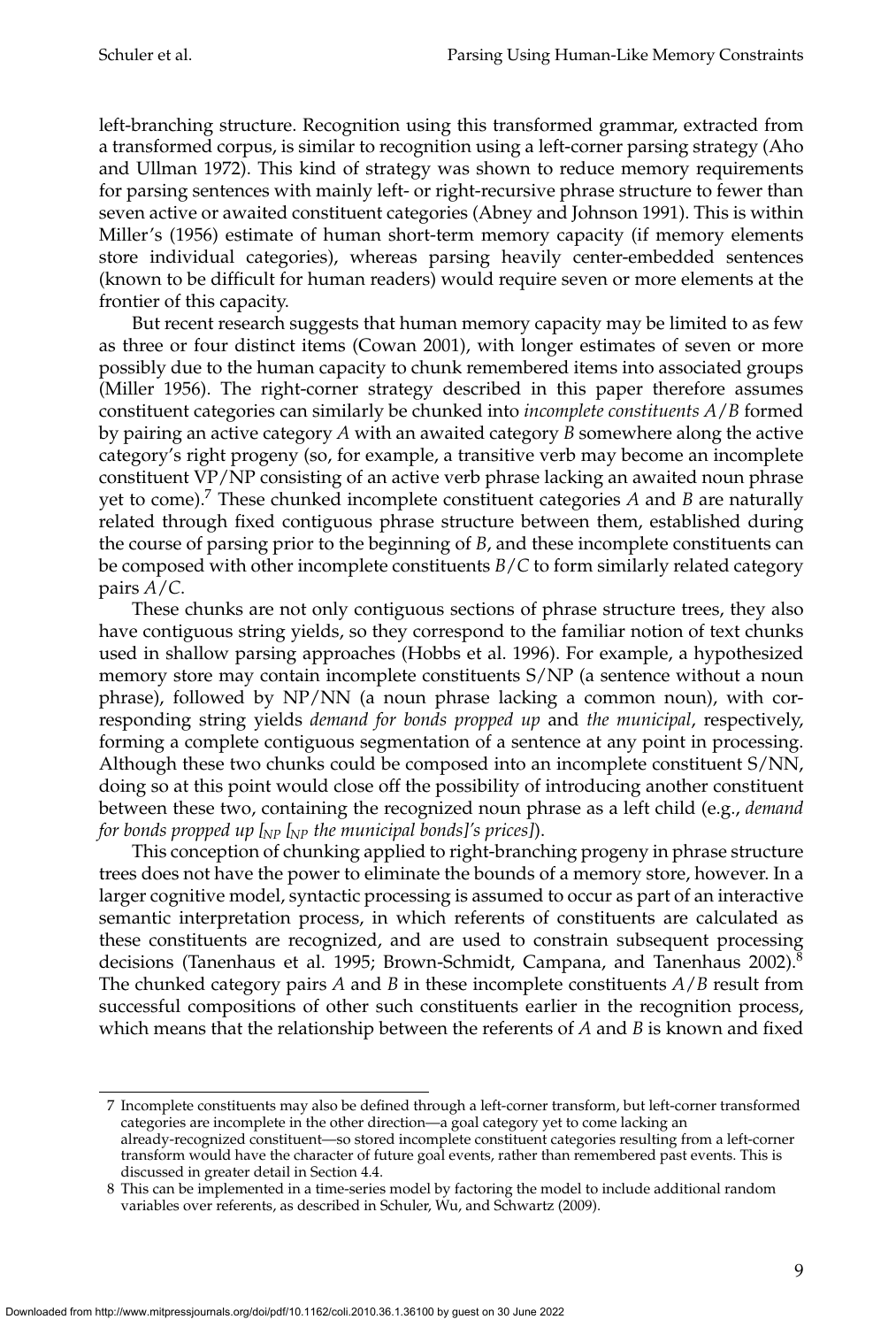in any hypothesized incomplete constituent. But syntactic and semantic relationships *between* chunks in a hypothesized memory store are unspecified. Chunking beyond the level of incomplete constituents would therefore involve grouping referents whose interrelations have not necessarily been established by the parser. Because the set of referents is presumably much larger than the set of syntactic categories, one may assume there are real barriers to reliably chunking them in the absence of these fixed relationships.

There certainly may be cases where syntactically unconnected referents (belonging to different incomplete constituents) could be grouped together as chunks. But for simplicity, this article will assume a very strict condition that only a single incomplete constituent can be stored in each short-term memory element. Experimental results described in Section 5 suggest that a vast majority of English sentences can be recognized within these human-like memory bounds, even with this strict condition on chunking. If parsing can be performed in bounded memory under such strict conditions, it can reasonably be assumed to operate at least as well under more permissive circumstances, where some amount of syntactically-unrelated referential chunking is allowed.

Several existing incremental systems are organized around a left-corner parsing strategy (Roark 2001; Henderson 2004). But these systems generally keeplarge numbers of constituents open for modifier attachment in each hypothesis. This allows modifiers to be attached as right children of any such open constituent. But if any number of open constituents are allowed, then either the assumption that stored elements have fixed syntactic (and semantic) internal structure will be violated, or the assumption that syntax operates within a bounded memory store will be violated, both of which are psycholinguistically attractive as simplifying assumptions. The HHMM model described in this article upholds both the fixed-element and bounded-memory assumptions by hypothesizing fixed reductions of right child constituents into incomplete parents in the same memory element, to make room for new constituents that may be introduced at a later time. These in-element reductions are defined naturally on phrase structure trees as the result of aligning right-corner transformed constituent structures to sequences of random variables in a factored time-series model. The success of this predictive strategy in corpus-based coverage and accuracy results described in Sections 5 and 6 suggests that it may be plausible as a cognitive model.

Other accounts may model reductions in bounded memory as occurring as soon as possible, by maintaining the option of undoing them when necessary (Stevenson 1998). This seems unattractive in the context of an interactive semantic model, however, where syntactic constituents and semantic referents are composed in tandem, because potentially very rich referential constraints introduced by composing a child constituent into a parent would have to be systematically undone. An interesting possibility might be that the appearance of syntactic restructuring may arise from a collection of hypothesized stores of syntactically fixed incomplete constituents, pursued in parallel. The results presented in this article suggest that this mechanism is possible, but these two possibilities might be very difficult to distinguish empirically.

There is also a tradition of defining incomplete constituents as head-driven introduced in parsing only at the point in incremental recognition at which they can be associated with a head word (Gibson 1991: Pritcher 1991: Gorrell 1995). In typically head-initial languages such as English, incomplete constituents derived from these head-driven models resemble those derived from a right-corner transform. But headdriven incomplete constituents do not appear to obey general-purpose memory bounds in head-final languages such as Japanese, and do not appear to obey attachment prefer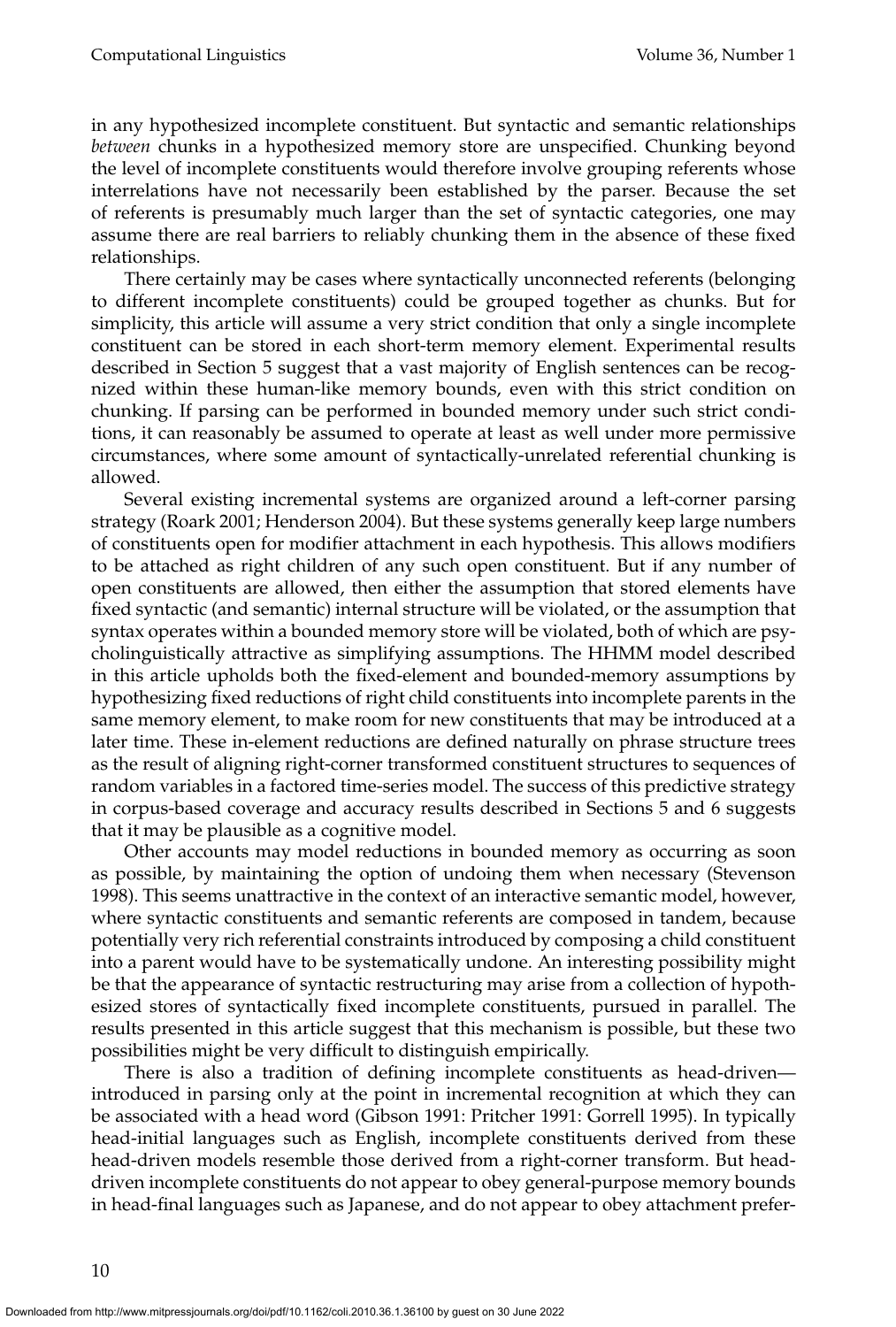ences predicted by a head-driven account (Kamide and Mitchell 1999), favoring a prehead attachment account, as a right-corner transform would predict.

# **4.1 Tree Transforms Using Rewrite Rules**

The incomplete constituents used in the present model are defined in terms of tree transforms, which consist of recursive operations that change tree structures into other tree structures. These transforms are not cognitive processes—syntax in this model is learned and used entirely as time-series probabilities over random variable values in the memory store. The role of these transforms is as a means to associate sequences of configurations of incomplete constituents in a memory store with linguistically familiar phrase structure representations, such as those studied in competence models or found in annotated corpora.

The transforms presented in this article will be defined in terms of *destructive rewrite rules* applied iteratively to each constituent of a source tree, from leaves to root, and from left to right among siblings, to derive a target tree. These rewrites are ordered; when multiple rewrite rules apply to the same constituent, the later rewrites are applied to the results of the earlier ones.<sup>9</sup> For example, the rewrite



could be used to iteratively eliminate all binary-branching nonterminal nodes in a tree, except the root.

In the notation used in this article,

- Roman uppercase letters  $(A_i)$  are variables matching constituent labels,
- Roman lowercase letters (*ai*) are variables matching terminal symbols,
- Greek lowercase letters  $(\alpha_i)$  are variables matching entire subtree structure,
- **Roman letters followed by colons, followed by Greek letters**  $(A_i:\alpha_i)$  **are** variables matching the label and structure, respectively, of the same subtree, and
- ellipses  $(\ldots)$  are taken to match zero or more subtree structures, preserving the order of ellipses in cases where there are more than one (as in the rewrite shown herein).

Many of the transforms used in this article are reversible, meaning that the result of applying a transform to a tree, then applying the reverse of that transform to the resulting tree, will be the original tree itself. In general, a transform can be reversed if the direction of its rewrite rules is reversed, and if each constituent in a target tree

<sup>9</sup> The appropriate analogy here is to a Unix sed script, made sensitive to the beginning and end brackets of a constituent and those of its children.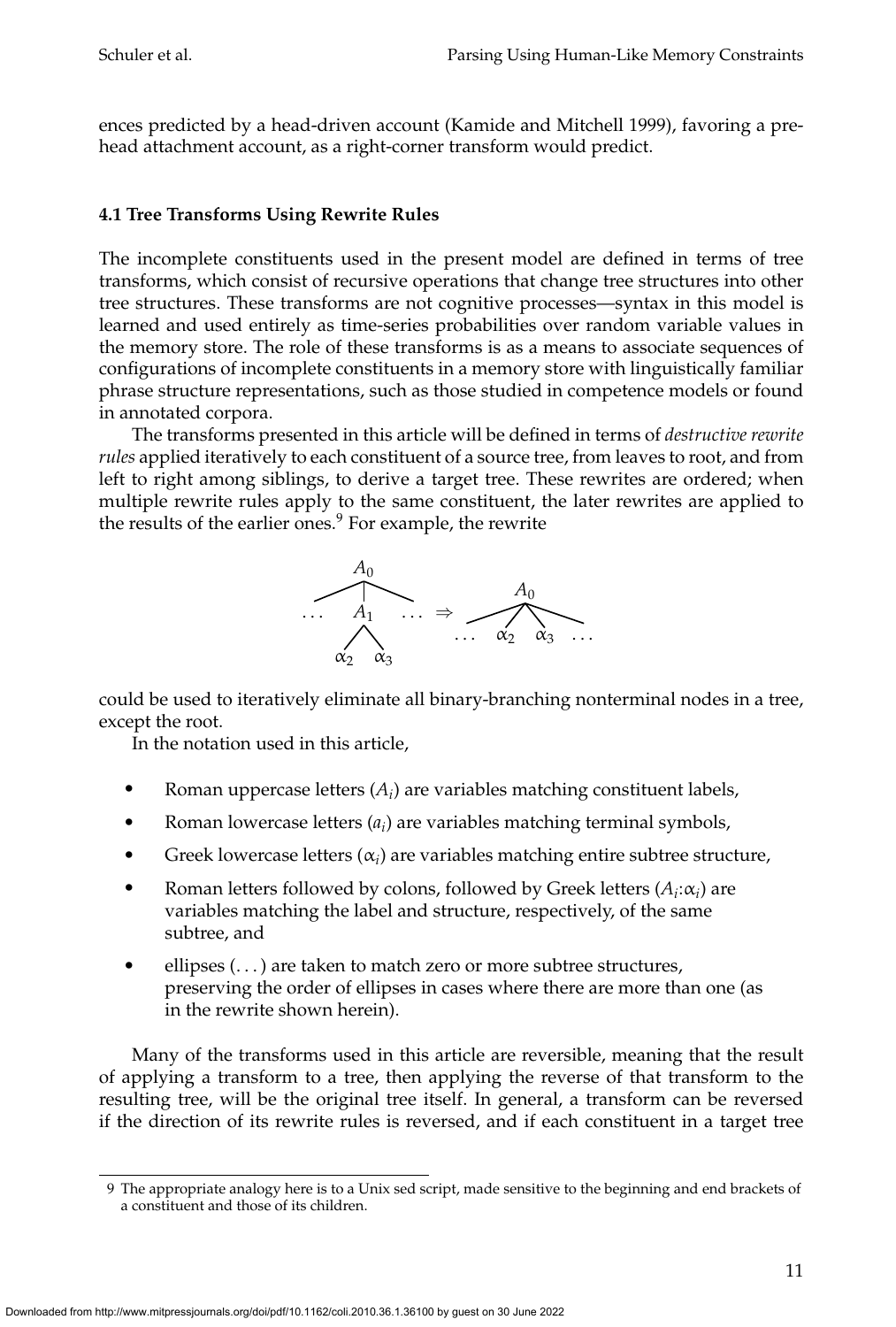matches a unique rewrite rule in the reversed transform. The fact that not all rewrites can be unambiguously matched to HHMM output means that parse accuracy must be evaluated on partially-binarized gold-standard trees, in order to remove the effect of this ambiguous matching from the evaluation. This will be discussed in greater detail in Section 6.

### **4.2 Right-Corner Transform Using Rewrite Rules**

Rewrite rules for the right-corner transform are shown here, first to flatten out rightrecursive structure,



then to replace it with left-recursive structure,



Here, the first two rewrite rules are applied iteratively (bottom-up on the tree) to flatten all right recursion, using incomplete constituents to record the original nonterminal ordering. The second rule is then applied to generate left-recursive structure, preserving this ordering. Note that the last rewrite leaves a unary branch at the leftmost child of each flattened node. This preserves the simple category labels of nodes that correspond directly to nodes in the original tree, so the original tree can be reconstructed when the right-corner transform concatenates multiple right-recursive sequences into a single left-recursive sequence.

An example of a right-corner transformed tree is shown in Figure 2(c). An important property of this transform is that it is reversible. Rewrite rules for reversing a rightcorner transform are simply the converse of those shown here. The correctness of this can be demonstrated by dividing a tree into maximal sequences of right-recursive branches (that is, maximal sequences of adjacent right children). The first two "flattening" rewrites of the right-corner transform, applied to any such sequence, will replace the right-branching nonterminal nodes with a flat sequence of nodes labeled with slash categories, which preserves the order of the nonterminal category symbols in the original nodes. Reversing this rewrite will therefore generate the original sequence of nonterminal nodes. The final rewrite similarly preserves the order of these nonterminal symbols while grouping them from the left to the right, so reversing this rewrite will reproduce the flattened tree.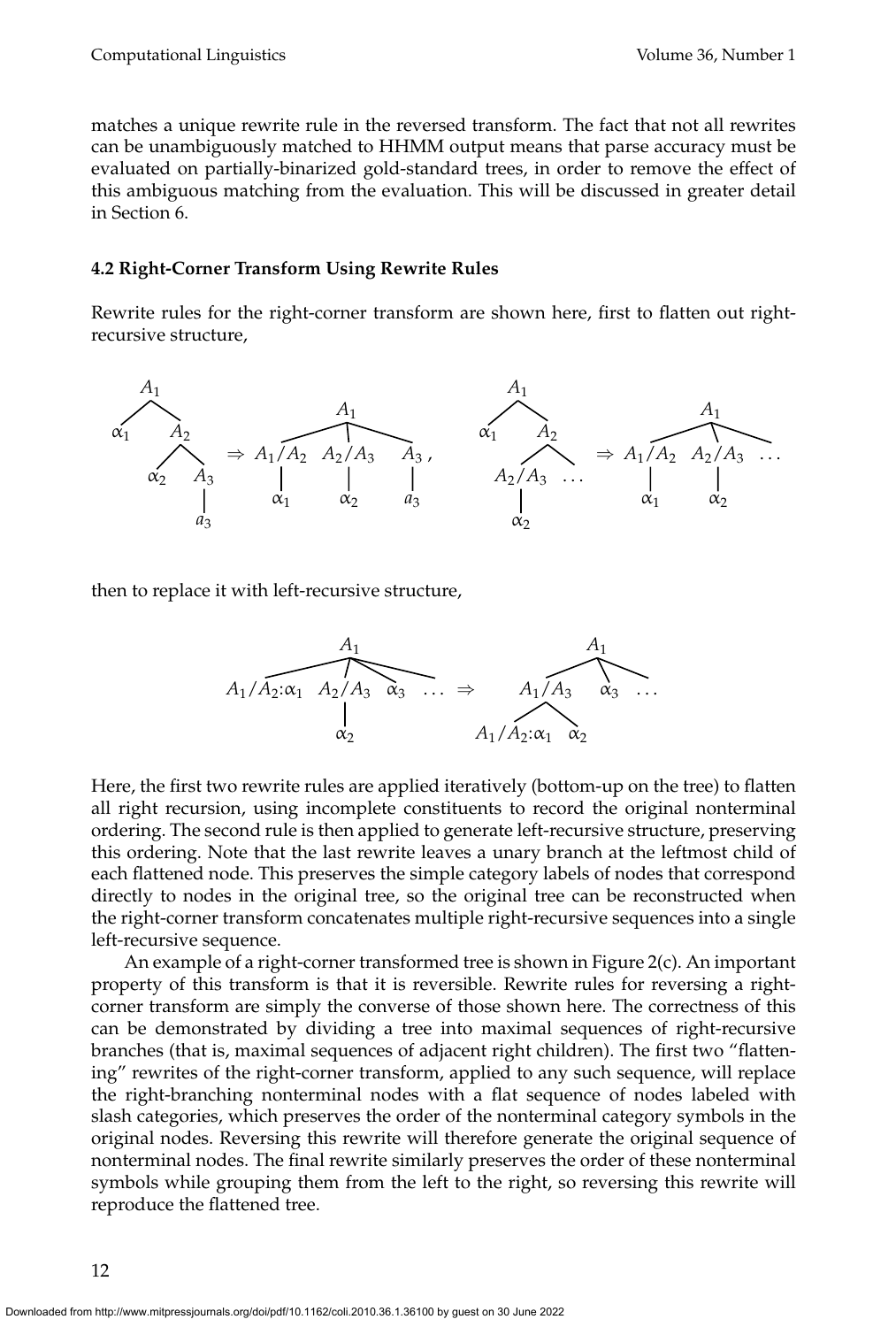

a) original Treebank phrase structure tree:

b) binarized phrase structure tree:



### **Figure 2**

A sample phrase structure tree (a) as it appears in the Penn Treebank, (b) after it has been binarized, and (c) after it has been right-corner transformed.

### **4.3 Mapping Trees to HHMM Derivations**

Any tree can be mapped to an HHMM derivation by aligning the nonterminals with  $q_t^d$ categories. First, it is necessary to define rightward depth *d*, right index position *t*, and final (rightmost) child status  $f_{t+1}^d$ , for every nonterminal node  $A$  in a tree, where

 *d* is defined to be the number of right branches between node *A* and the root,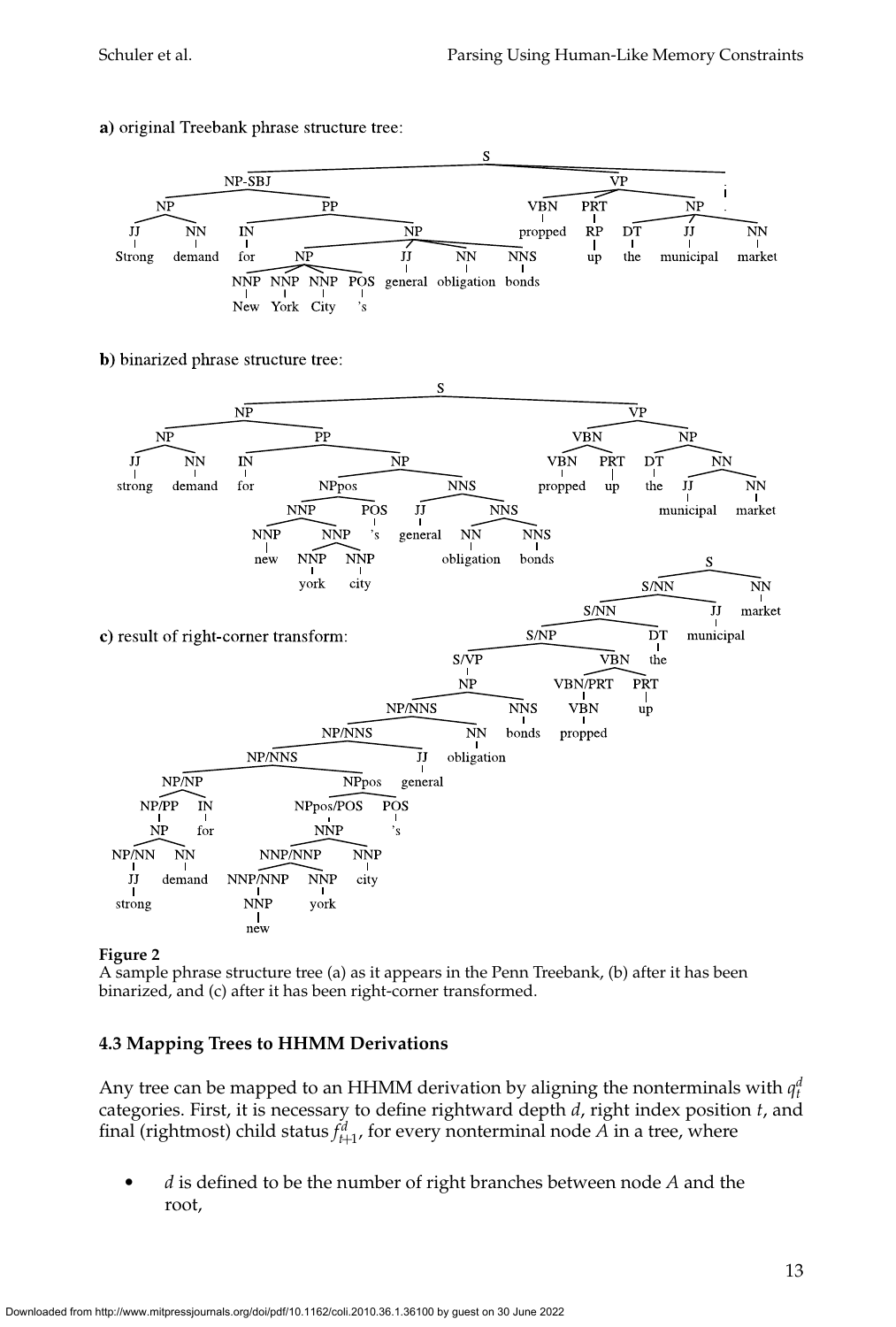- *t* is defined to be the number of words beneath or to the left of node *A*, and
- *f* $f_{t+1}^d$  is defined to be **0** if *A* is a left child, **1** if *A* is a unary child, and *A* if *A* is right.

Any right-corner transformed tree can then be annotated with these values and rewritten to define labels and final-state values for every combination of *d* and *t* covered by the tree. This is done using the rewrite rule

$$
\begin{array}{l}\n d, t, A_0, \mathbf{0} \\
\mid \\
d, t, A_1, \mathbf{1}\n \end{array}\n \Rightarrow d, t, A_1, \mathbf{1}
$$

to replace unary branches with  $f_{t+1}^d$  flags, and

$$
d, t, A_0, f_{t+1}^d
$$
\n
$$
d, t, A_0, f_{t+1}^d
$$
\n
$$
d, t', A_1, f_{t'+1}^d
$$
\n
$$
d+1, t, A_2, A_2
$$
\n
$$
d, t' + 1, A_1, 0
$$
\n
$$
d, t', A_1, f_{t'+1}^d
$$
\n
$$
d, t', A_1, f_{t'+1}^d
$$
\n
$$
d, t', A_1, f_{t'+1}^d
$$

to copy stacked-up left child constituents over multiple time steps, while lower-level (right child) constituents are being recognized. The dashed line on the right side of the rewrite rule represents the variable number of time steps for a stacked-up higher-level constituent (as seen, for example, in time steps 4–7 at depth 1 in Figure 3). Coordinates *d*,*t* ≤ *D*, and *T* that have  $f_{t+1}^d$  =1 are assigned label '−', and coordinates not covered by the tree are assigned label '−' and  $f_{t+1}^d$  = 1.

The resulting label and final-state values at each node now define a value of  $q_t^d$ and  $f_t^d$  for each depth *d* and time step *t* of the HHMM (see Figure 3). Probabilities for HHMM models  $\Theta_{Q\text{-Expansion},d}$ ,  $\Theta_{Q\text{-transition},d}$ , and  $\Theta_{F\text{-Reduction},d}$  can then be estimated from these values directly. Like the right-corner transform, this mapping is reversible, so  $q_t^d$ and  $f_t^d$  values can be taken from a hypothesized most likely sequence and mapped back



#### **Figure 3**

Sample tree from Figure 2 mapped to *q<sup>d</sup> <sup>t</sup>* variable positions of an HHMM at each stack depth *d* (vertical) and time step *t* (horizontal). This tree uses only two levels of stack memory. Values for final-state variables  $f_t^d$  are not shown. Note that the mapping transform omits some nonterminal labels; labels for these nodes can be reconstructed from their children.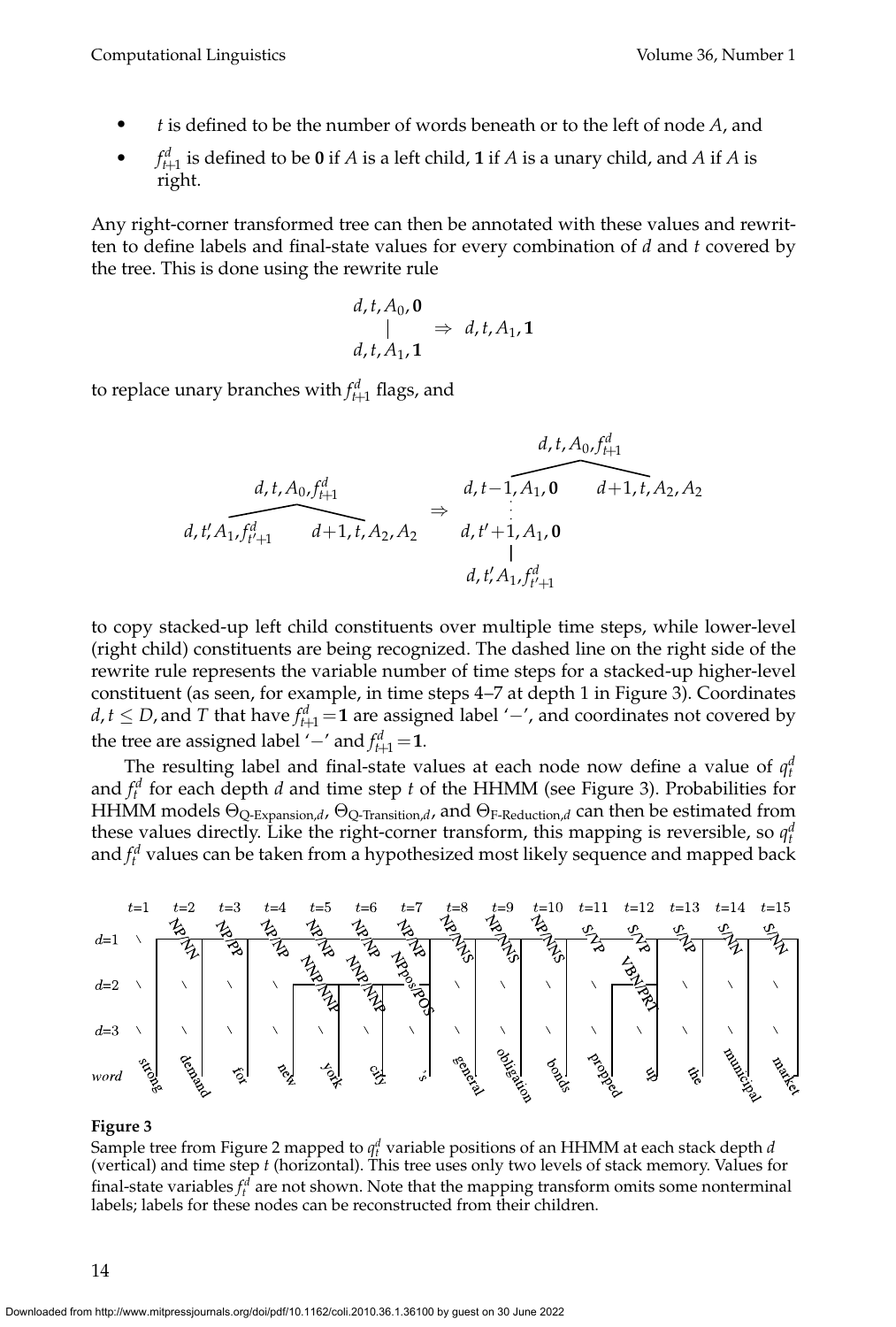to trees (which can then undergo the reverse of the right-corner transform to become ordinary phrase structure trees). Inspection of this rewrite rule will reveal the reverse of this transform simply involves deleting unary-branching sequences that differ only in the value of *t* and restoring unary branches when  $f_{t+1}^d = 1$ .

This alignment of right-corner transformed trees also has the interesting property that the categories on the stack at any given time steprepresent a segmentation of the input up to that time step. For example, in Figure 3 at  $t = 12$  the stack contains a sentence lacking a verb phrase: S/VP (*strong demand for . . . bonds*), followed by a verb projection lacking a particle: VBN/PRT (*propped*).

# **4.4 Comparison with Left-Corner Transform**

A right-corner transform is used in this study, rather than a left-corner transform, mainly because the right-corner version coincides with an intuition about how incomplete constituents might be stored in human memory. Stacked-up constituents in the right-corner form correspond to chunks of words that have been encountered, rather than hypothesized goal constituents. Intuitively, in the right-corner view, after a sentence has been recognized, the stack memory contains a complete sentential constituent (and some associated referent). In the left corner view, on the other hand, the stack memory after a sentence has been recognized contains only the lower-rightmost constituent in the corresponding phrase structure tree (see Figure 4). This is because a time-order



#### **Figure 4** A left-corner transformed version of the tree (a) and memory store (b) from Figures 2 and 3.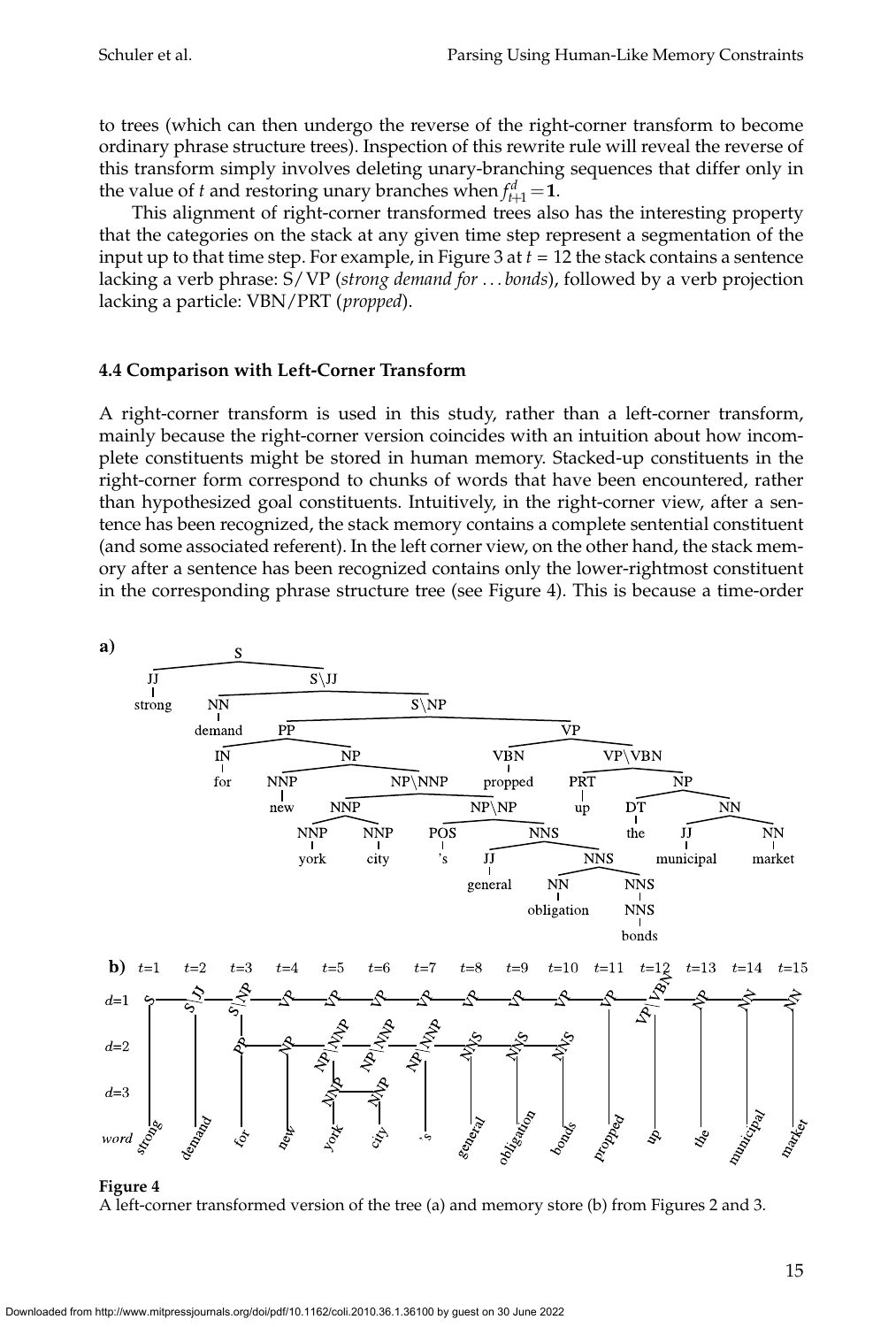alignment of a left-corner tree to elements in a bounded memory store corresponds to a top-down traversal of the tree, whereas a time-order alignment of a right-corner tree to elements in a bounded memory store corresponds to a bottom-up traversal of the tree. If referential semantics are assumed to be calculated in tandem (as suggested by the Tanenhaus et al. [1995] results), a top-down traversal through time requires some effort to reconcile with the traditional compositional semantic notion that the meanings of constituents are composed from the meanings of their parts (Frege 1892).

# **4.5 Comparison with CCG**

The incomplete constituent categories generated in the right-corner transform have the same form and much of the same meaning as non-constituent categories in a CCG (Steedman 2000).<sup>10</sup> Both CCG operations of forward function application:

$$
A_1 \rightarrow A_1/A_2 A_2
$$

and forward function composition:

$$
A_1/A_3 \rightarrow A_1/A_2 A_2/A_3
$$

appear in the branching structure of right-corner transformed trees. Nested operations can also occur in CCG derivations:

$$
A_1/A_2 \rightarrow A_1/A_2/A_3 A_3
$$

as well as in right-corner transformed trees (using underscore delimiters to denote sequences of constituent categories, described in Section 5.1):

$$
A_1/A_2 \rightarrow A_1/A_3.A_2 A_3
$$

There are also correlates of type-raising (unary branches introduced by the right-corner transform operations described in Section 4):

$$
A_1/A_2 \to A_3
$$

But, importantly, the right-corner transform generates no correlates to the CCG operations of backward function application or composition:

$$
A_1 \rightarrow A_2 A_1 A_2 A_1 A_3 \rightarrow A_2 A_3 A_1 A_2
$$

This has two consequences. First, right-corner transform models do not introduce ambiguity between type-raised forward and backward operations, as CCG derivations do. Second, because leftward dependencies (as between a verb and its subject in English) cannot be incorporated into lexical categories, right-corner transform models cannot be taken to explicitly encode argument structure, as CCGs are. The right-corner transform model described in this article is therefore perhaps better regarded as a performance model of processing, given subcategorizations specified in some other grammar (such as in this case the Treebank grammar), rather than a constraint on grammar itself.

<sup>10</sup> In fact, one of the original motivations for CCG as a model of language was to minimize stack usage in incremental processing (Ades and Steedman 1982).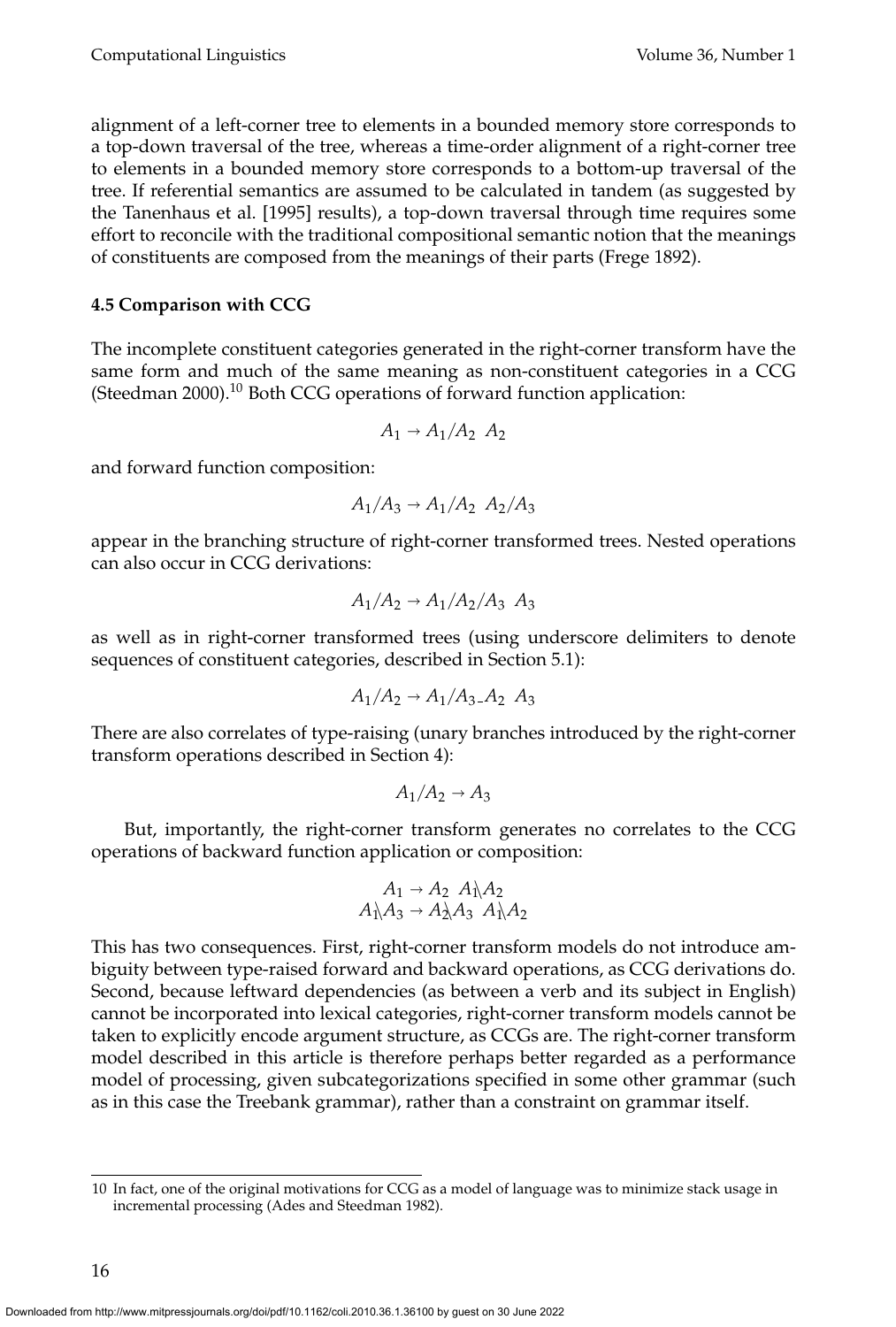# **4.6 Comparison with Cascaded FSAs in Information Extraction**

Hierarchies of weighted finite-state automata (FSA)–equivalent HMMs may also be viewed as probabilistic implementations of cascaded FSAs, used for modeling syntax in information extraction systems such as FASTUS (Hobbs et al. 1996). Indeed, the leftbranching sequences of transformed constituents recognized by this model (as shown in Figure 3) bear a strong resemblance to the flattened phrase structure representations recognized by cascaded FSA systems, in that most phrases are consolidated to flat sequences at one hierarchy level. This flat structure is desirable in cascaded FSA systems because it allows information to be extracted from noun or verb phrases using straightforward pattern matching rules, implemented as FSA-equivalent regular expressions.

Like FASTUS, this system produces layers of flat phrases that can be searched using regular expression pattern-matching rules. It also has a fixed number of levels and linear-time recognition complexity. But unlike FASTUS, the model described here can produce—and can be trained on—complete phrase structure trees (accessible by reversing the transforms described previously).

# **5. Coverage**

The coverage of this model was evaluated on the large Penn Treebank corpus of syntactically annotated sentences from the Switchboard corpus of transcribed speech (Godfrey, Holliman, and McDaniel 1992) and the *Wall Street Journal* (Marcus, Santorini, and Marcinkiewicz 1993). These sentences were right-corner transformed and mapped to a time-aligned bounded memory store as described in Section 4 to determine the amount of memory each sentence would require.

### **5.1 Binary Branching Structure**

In order to obtain a linguistically plausible right-corner transform representation of incomplete constituents, the corpus is subjected to another pre-process transform to introduce binary-branching nonterminal projections, and fold empty categories into nonterminal symbols in a manner similar to that proposed by Johnson (1998b) and Klein and Manning (2003). This binarization is done in such a way as to preserve linguistic intuitions of head projection, so that the depth requirements of right-corner transformed trees will be reasonable approximations to the working memory requirements of a human reader or listener.

First, ordinary phrases and clauses are decomposed into **head projections**, each consisting of one subordinate head projection and one argument or modifier, for example:



The selection of head constituents is done using rewrite rules similar to the Magerman-Black head rules (Magerman 1995). Any new constituent created by this process is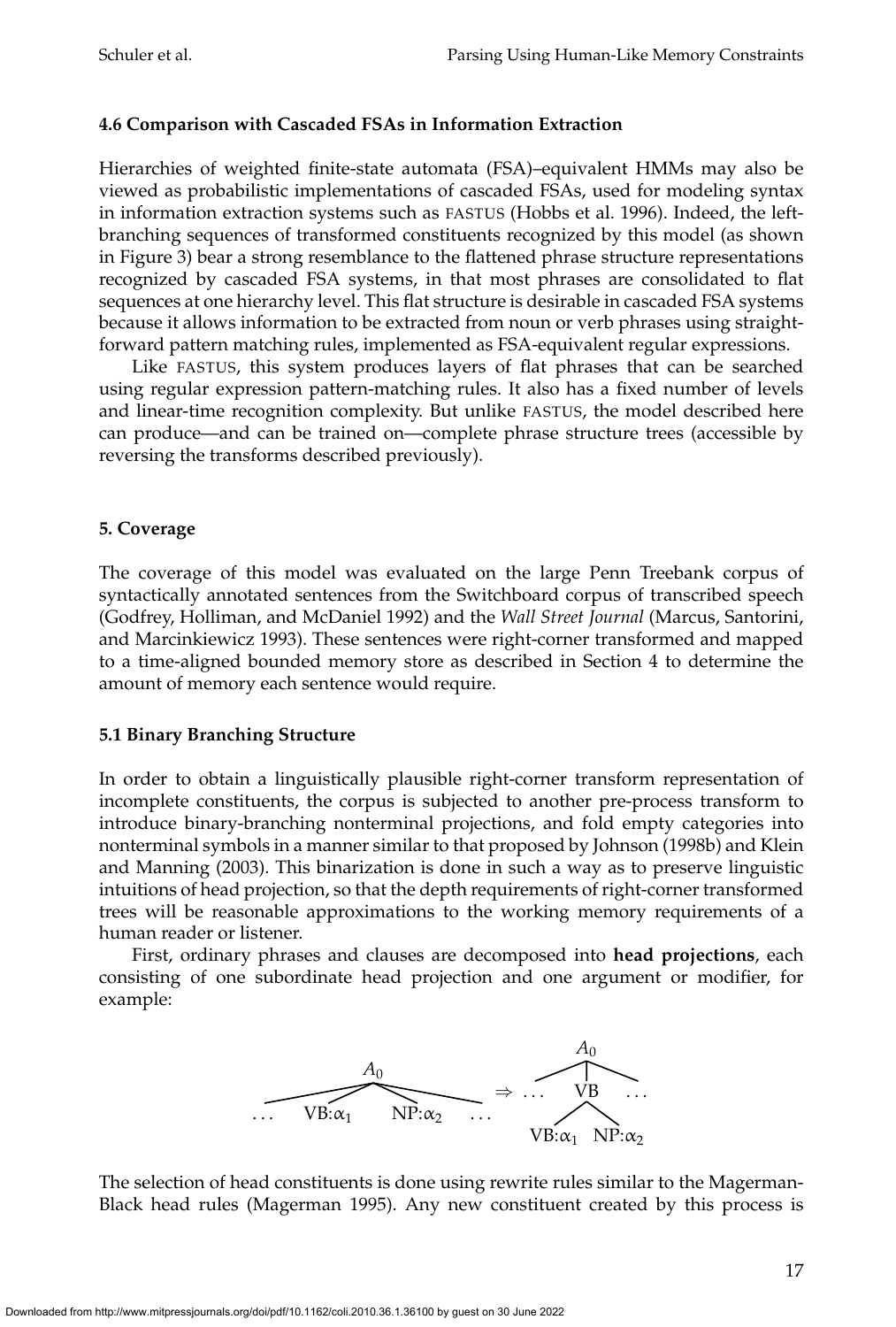assigned the label of the subordinate head projection. The subordinate projection may be the left or complete list of head-projection rewrite rules is provided in Appendix A.<sup>11</sup>

Conjunctions are decomposed into purely right-branching structures using nonterminals appended with a "-LIST" suffix:



This right-branching decomposition of conjoined lists is motivated by the general preference in English toward right branching structure, and the distinction of right children as "-LIST" categories is motivated by the asymmetry of conjunctions such as *and* and *or* generally occurring only between constituents at the end of a list, not at the beginning. (Thus, in decomposing *coffee, tea or milk,* the words *tea or milk* form an NP-LIST constituent, whereas the words *coffee, tea* do not.)

Empty constituents are removed outright, along with any unary projections that may arise from this removal. In the case of empty constituents representing traces, the extracted category label is annotated onto the lowest nonterminal dominating the trace using the suffix "-extr*X*," where "*X*" is the category of the extracted constituent. To preserve grammaticality, this annotation is then passed up the tree and eliminated when a *wh-*, topicalized, or other moved constituent is encountered, in a manner similar to that used in Head-driven Phrase Structure Grammar (Pollard and Sag 1994), but this does not affect branching structure.

Together these rewrites remove about 65% of super-binary branches from the unprocessed Treebank. All remaining super-binary branches are "nominally" decomposed into right-branching structures by introducing intermediate nodes, each with a label concatenated from the labels of its children, delimited by underscores:



This decomposition is "nominal" in that the concatenated labels leave the resulting binary branches just as complex as the original *n*-ary branches prior to this decomposition. It is equivalent to leaving super-binary branches intact and using dot rules in parsing

<sup>11</sup> Although it is possible that in some cases these rules may generate counterintuitive branching patterns, inspection of transformed trees during this experiment showed no unusual branching structure, except in the case of noun sequences in base noun phrases (e.g. *[general obligation] bonds* or *general [obligation bonds]*), which were left flat in the Treebank. Correct binarization of these structures would require extensive annotator effort. However, because base noun phrases are often very small, and seldom contain any sub-structure, it seems safe to assume that structural errors in these base noun phrases would not drastically alter coverage results reported in this section.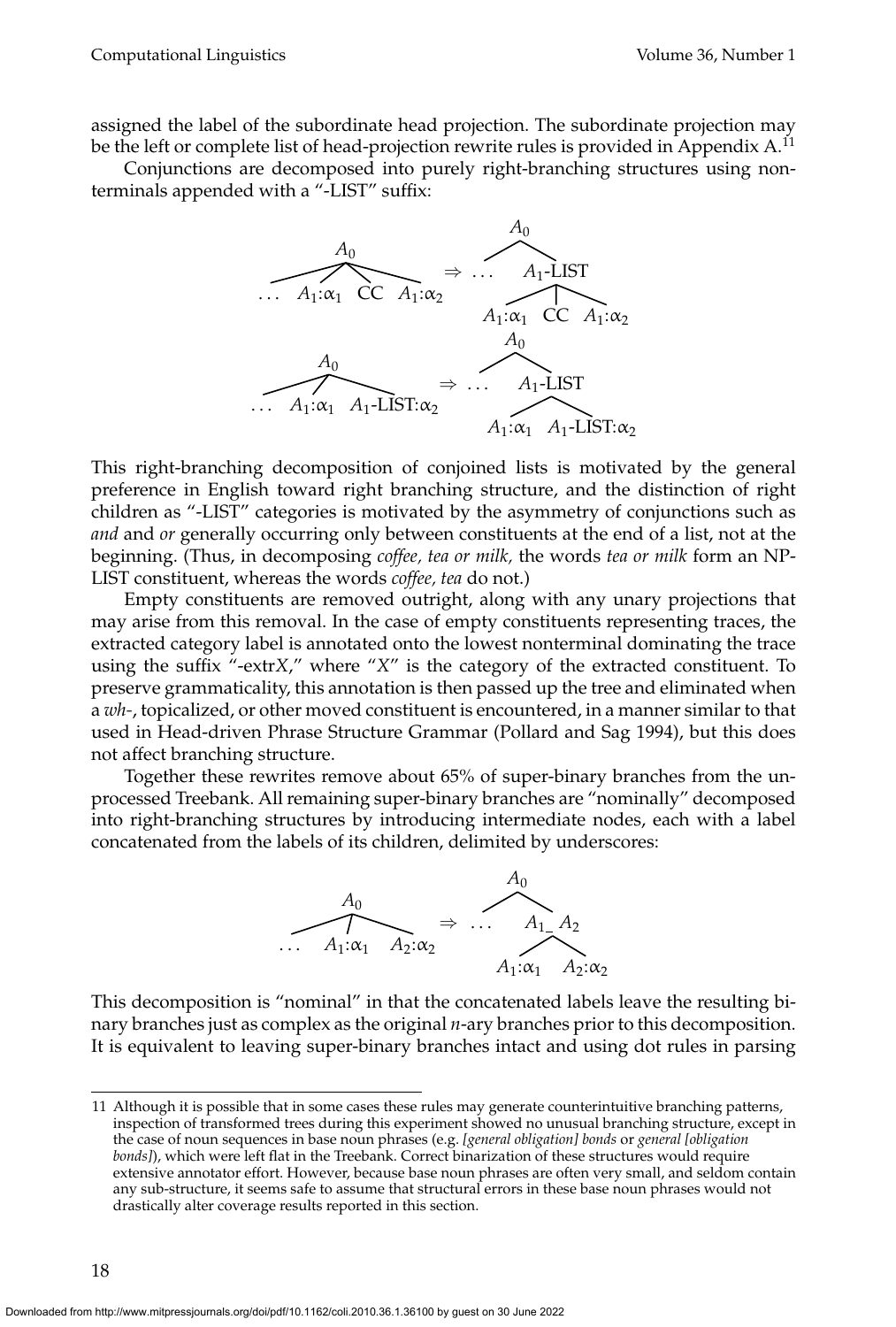(Earley 1970). This decomposition therefore does nothing to reduce sparse data effects in statistical parsing.

# **5.2 Coverage Results**

Sections 2 and 3 (the standard training set) of the Penn Treebank Switchboard corpus were binarized as described in Section 5.1, then right-corner transformed and mapped to elements in a bounded memory store as described in Section 4. Punctuation added by transcribers was removed. Coverage of this corpus, in sentences, for a recognizer using right-corner transform chunking with one to five levels of stack memory, is shown in Table 1. These results show that a simple syntax-based chunking into incomplete constituents, using the right-corner transform defined in Section 4 of this article, allows a vast majority of Switchboard sentences (over 99%) to be recognized using three or fewer elements of memory, with no sentences requiring more than five elements, essentially as predicted by studies of human short-term memory.

Although spontaneous speech is arguably more natural test data than prepared speech or edited text, it is possible that coverage results on these data may underestimate processing requirements, due to the preponderance of very short sentences and sentence fragments in spontaneous speech (for example, nearly 30% of sentences in the Switchboard corpus are only one word long). It may also be argued that coverage results on this corpus more accurately reflect the complexity of speech planning under somewhat awkward social circumstances (being asked to start a conversation with a stranger), which may be more cognitively demanding than recognition. For these reasons, the right-corner transform chunking was also evaluated on Sections 2–21 (the standard training set) of the Penn Treebank *Wall Street Journal* (WSJ) text corpus (see Table 2, column 1).

The WSJ text corpus results appear to show substantially higher memory requirements than Switchboard, with only 93% of sentences recognizable using three or fewer memory elements. But much of this increase is due to arguably arbitrary treebank conventions in annotating punctuation (for example, commas between phrases are attached to the leftmost phrase: (*[Pierre Vinken . . . [61 years old] ,] joined . . .*) which can lead to psycholinguistically implausible analyses in which phrases (in this case *61 years old*) are center-embedded by lone punctuation marks on one side or the other. In general, branching structure for punctuation can be difficult to motivate on linguistic grounds, because punctuation marks do not have lexical projections or argument structure in most linguistic theories. In spoken language, punctuation corresponds to

| Table 1<br>Percent coverage of right-corner transformed Switchboard Treebank Sections 2–3. |           |          |  |  |  |  |  |
|--------------------------------------------------------------------------------------------|-----------|----------|--|--|--|--|--|
| memory capacity (right-corner, no punct)                                                   | sentences | coverage |  |  |  |  |  |
| no stack memory                                                                            | 26,201    | 28.38%   |  |  |  |  |  |
| 1 stack element                                                                            | 53,740    | 58.21%   |  |  |  |  |  |
| 2 stack elements                                                                           | 85,068    | 92.14%   |  |  |  |  |  |
| 3 stack elements                                                                           | 91,890    | 99.53%   |  |  |  |  |  |
| 4 stack elements                                                                           | 92,315    | 99.99%   |  |  |  |  |  |
| 5 stack elements                                                                           | 92,328    | 100.00%  |  |  |  |  |  |
| <b>TOTAL</b>                                                                               | 92,328    | 100.00%  |  |  |  |  |  |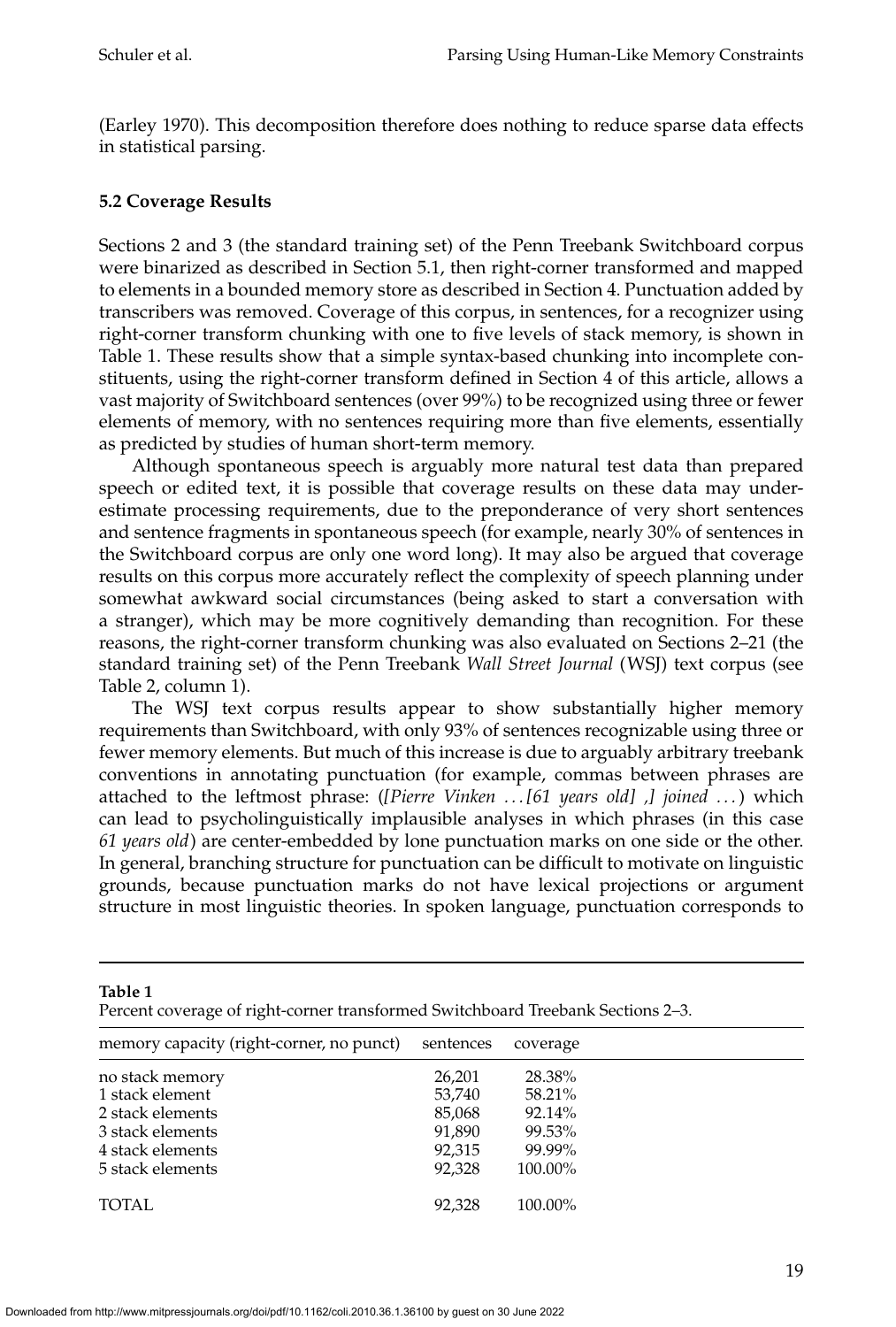| memory capacity   | sentences | right-corner, with punct<br>coverage | sentences | right-corner, no punct<br>coverage | left-corner, no punct<br>sentences | coverage  |
|-------------------|-----------|--------------------------------------|-----------|------------------------------------|------------------------------------|-----------|
| no stack elements | 35        | $0.09\%$                             | 127       | $0.32\%$                           | 127                                | $0.32\%$  |
| 1 stack elements  | 3.021     | $7.57\%$                             | 3,550     | 8.90%                              | 4.284                              | $10.74\%$ |
| 2 stack elements  | 21.916    | 54.95%                               | 25.948    | 65.06%                             | 26,750                             | 67.07%    |
| 3 stack elements  | 37,203    | 93.28%                               | 38,948    | 97.66%                             | 38,853                             | 97.42%    |
| 4 stack elements  | 39,703    | 99.54%                               | 39,866    | 99.96%                             | 39,854                             | 99.93%    |
| 5 stack elements  | 39,873    | 99.97%                               | 39,883    | 100.00%                            | 39,883                             | 100.00%   |
| 6 stack elements  | 39,883    | 100.00%                              |           |                                    |                                    |           |
| TOTAL             | 39,883    | 100.00%                              | 39,883    | 100.00%                            | 39,883                             | 100.00%   |

#### **Table 2**

Percent coverage of left- and right-corner transformed WSJ Treebank Sections 2–21.

pauses or patterns of inflection, distributed throughout an utterance. It therefore seems questionable to account for punctuation marks in a psycholinguistic model as explicit composable concepts in a memory store. In order to counter possible undesirable effects of an arbitrary branching analysis of punctuation, a second evaluation of the model was performed on a version of the WSJ corpus with punctuation removed.

An analysis (Table 2, column 2) of the Penn Treebank WSJ corpus Sections 2–21 without punctuation, using the right-corner transformed trees just described, shows that 97.66% of trees can be recognized using three hidden levels, and 99.96% can be recognized using four, and again (similar to the Switchboard results), no sentences require more than five remembered incomplete constituents. Table 2, column 3, shows similar results for a left-corner transformed corpus, using left-right reflections of the rewrite rules presented in Section 4.

Cowan (2001) documents empirically observed short-term memory limits of about four elements across a wide variety of tasks. It is therefore not surprising to find a similar limit in the memory required to parse the Treebank, assuming elements corresponding to right-corner-transformed incomplete constituents.

As the table shows, some quintuply center-embedded constituents were found in both corpora, suggesting that a three- to four-element limit may be soft, and can be relaxed for short durations. Indeed, all quintuply embedded constituents were only a few words long. Interestingly, many of the most heavily embedded words seemed to strongly co-occur, which may suggest that these words arise from fixed expressions and are not compositional. For example, Figure 5 shows one of the 13 phrase structure trees in the Switchboard corpus which require five stack elements in right-corner parsing. The complete sentence is:

#### *So if there's no one else around and I have a chance to listen to something I'll turn that on.*

If the construction *there 's NP AP* in this sentence is parsed non-compositionally as a single expression (and thus is rendered left-branching by the right-corner transform as defined in Section 4), the sentence could be parsed using only four memory elements.

Even constrained to only four center embeddings, the existence of such sentences confounds explanations of the center-embedding difficulties as directly arising from stack limits in a left-corner (or right-corner) parser (Abney and Johnson 1991). It is also interesting to note that three of the incomplete constituents in this example are recursively nested or **self-embedded** instances of sentential projections, essentially with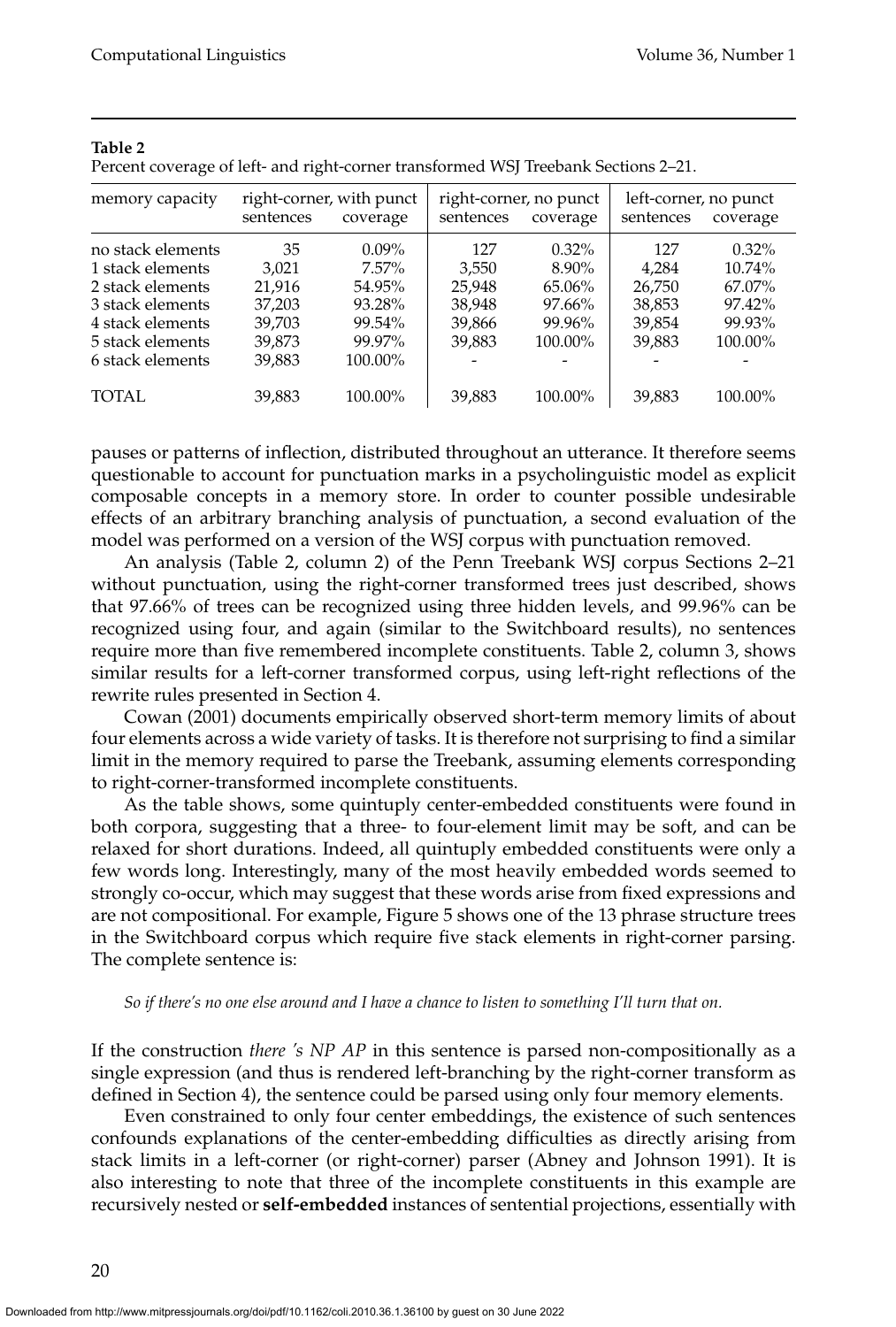

#### **Figure 5**



the same category, similar to the center-embedded constructions which human readers found difficult to process. This suggests that restrictions on self-embedding of identical constituent categories would also fail to predict readability.

Instead, these data seem to argue in favor of an explanation due to probability: Although the five-element sentences found in the Treebank use mostly common phrase structure rules, problematic center-embedded sentences like *the salmon the man the dog chased smoked fell* may cause difficulty simply because they are examples of an unusual construction: a nested object relative clause. The fact that this is an unusual construction may in turn be a result of the fact that speakers tend to avoid nesting object relative clauses because they can lead to memory exhaustion, though such constructions may become readable with practice.

### **6. In-Element Composition Ambiguity and Parsing Accuracy**

The right-corner transform described in Section 4 saves memory because it transforms any right-branching sequence with left-child subtrees into a left-branching sequence of incomplete constituents, with the same sequence of subtrees as right children. The leftbranching sequences of siblings resulting from this transform can then be composed bottom-up through time by replacing each left child category with the category of the resulting parent, within the same memory element (or depth level). For example, in Figure 6(a) a left-child category NP/NP at time *t* = 4 is composed with a noun *new* of category NP/NNP (a noun phrase lacking a proper noun yet to come), resulting in a new parent category NP/NNP at time *t* = 5 replacing the left child category NP/NP in the topmost  $d = 1$  memory element.

This in-element composition preserves elements of the bounded memory store for use in processing descendants of this composed constituent, yielding the human-like memory demands reported in Section 5. But whenever an in-element composition like this is hypothesized, it isolates an intermediate constituent (in this example, the noun phrase *new york city*) from subsequent composition. Allowing access to this intermediate constituent—for example, to allow *new york city* to become a modifier of *bonds*, which itself becomes an argument of *for*—requires an analysis in which the intermediate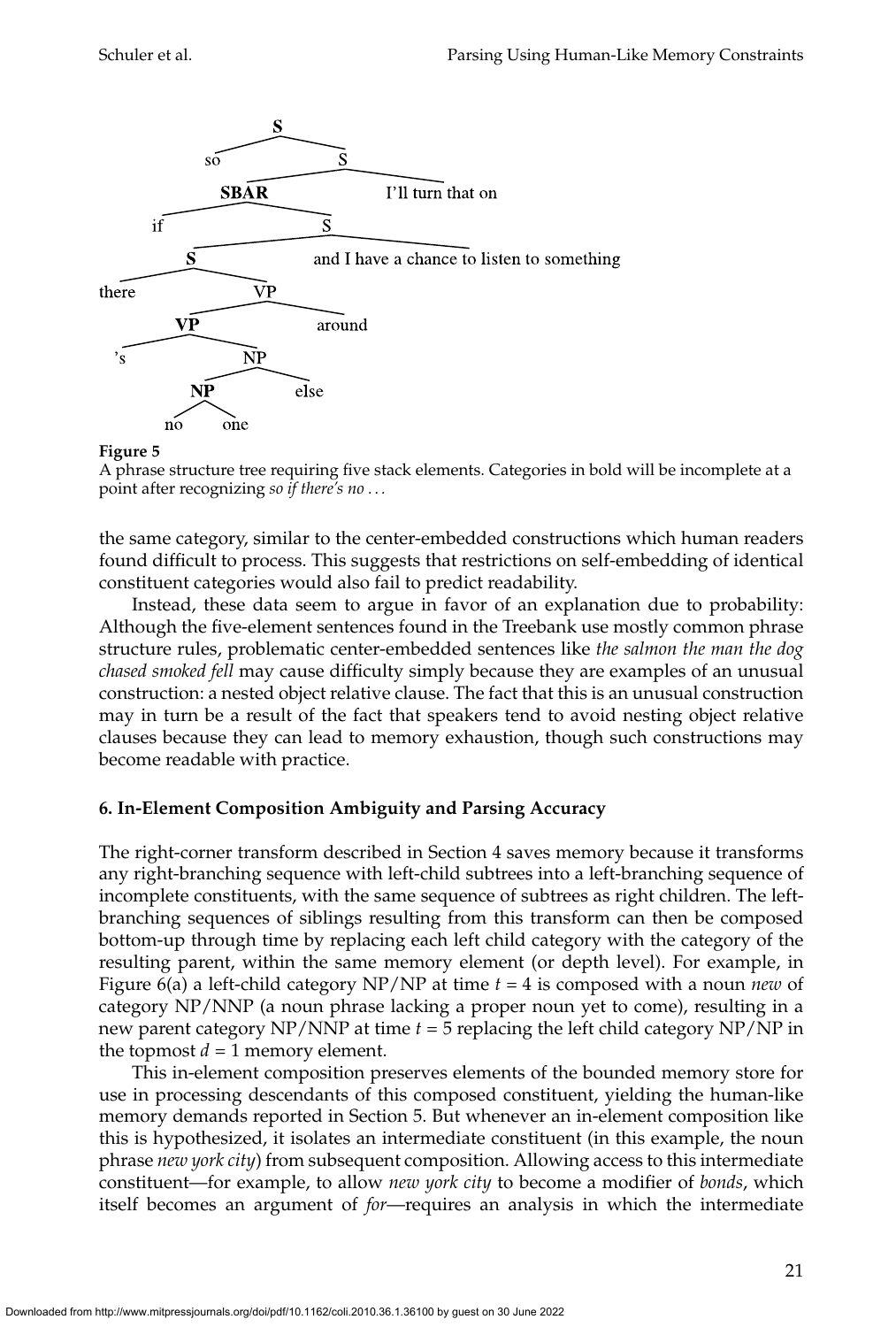

#### **Figure 6**

Alternative analyses of *strong demand for new york city ...*: (a) using in-element composition, compatible with *strong demand for new york city is ...* (in which the demand is for the city); and (b) using cross-element (or delayed) composition, compatible with either *strong demand for new york city is ...* (in which the demand is for the city) or *strong demand for new york city bonds is ...* (in which a forthcoming referent—in this case, bonds—is associated with the city, and is in demand). In-element composition (a) saves memory but closes off access to the noun phrase headed by *city*, and so is not incompatible with the *...bonds* completion. Cross-element composition (b) requires more memory, but allows access to the noun phrase headed by *city*, so is compatible with either completion. This ambiguity is introduced at  $\bar{t} = 4$  and propagated until at least *t* = 7. An ordinary, non-right-corner stack machine would exclusively use analysis (b), avoiding ambiguity.

constituent is stored in a separate memory element, shown in Figure 6(b). This creates a local ambiguity in the parser (in this case, from time step *t* = 4) that may have to be propagated across several words before it can be resolved (in this case, at time step *t* = 7). This is essentially an ambiguity between arc-eager (in-element) and arc-standard (cross-element) composition strategies, as described by Abney and Johnson (1991). In contrast, an ordinary (purely arc-standard) parser with an unbounded stack would only hypothesize analysis (b), avoiding this ambiguity.<sup>12</sup>

The right-corner HHMM approach described in this article relies on a learned statistical model to predict when in-element (arc-eager) compositions will occur, in addition to hypothesizing parse trees. The model encodes a mixed strategy: with some probability arc-eager or arc-standard for each possible expansion. Accuracy results on a right-corner HHMM model trained on the Penn *Wall Street Journal* Treebank suggest that this kind of optionally arc-eager strategy can be reliably statistically learned.

#### **6.1 Evaluation**

In order to determine whether a memory-preserving parsing strategy, like the optionally arc-eager strategy, can be reliably learned, a baseline Cocke-Kasami-Younger (CKY) parser and bounded-memory right-corner HHMM parser were evaluated on the standard Penn Treebank WSJ Section 23 parsing task, using the binarized tree set described in Section 5.2 (WSJ Sections 2–21) as training data. Training examples requiring more

<sup>12</sup> It is important to note that neither the right-corner nor left-corner parsing strategy by itself creates this ambiguity. The ambiguity arises from the decision to use this optionally arc-eager strategy to reduce memory store allocation in a bounded memory parser. Implementations of left-corner parsers such as that of Henderson (2004) adopt an arc-standard strategy, essentially always choosing analysis (b), and thus do not introduce this kind of local ambiguity. But in adopting this strategy, such parsers must maintain a stack memory of unbounded size, and thus are not attractive as models of human parsing in short-term memory (Resnik 1992).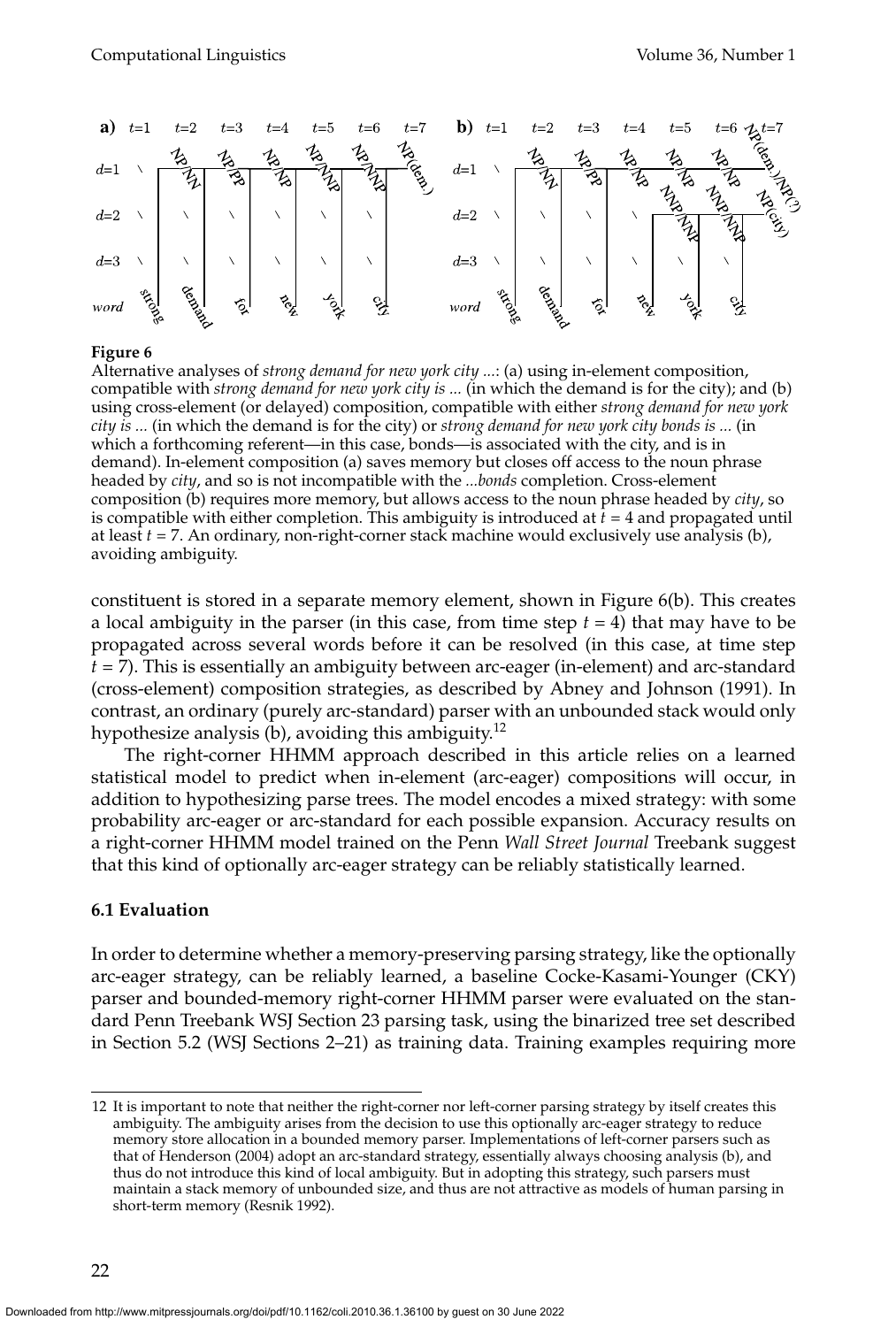than four stack elements were excluded from training, in order to avoid generating inconsistent model probabilities (e.g., from expansions that could not be re-composed within the bounded memory store).

Most likely sequences of HHMM stack configurations are evaluated by reversing the binarization, right-corner, and time-series mapping transforms described in Sections 4 and 5. But some of the binarization rewrites cannot be completely reversed, because they cannot be unambiguously matched to output trees. Automatically derived lexical projections below the annotated phrase level (e.g., binarizations of base noun phrases) can be completely reversed, because the derived categories are characteristically labeled with terminal symbols. So, too, can the conjunction and "nominal" binarizations described in Section 5.1, because they can be identified by characteristic "-LIST" and underscore delimiters. But automatically derived projections above the annotated phrase level cannot be reliably identified in parser output (for example, an intermediate projection "S  $\rightarrow$  PP S" may or may not be annotated in the corpus). In order to isolate the evaluation from the effects of these ambiguous matchings, the evaluation was performed using trees in a partially binarized format, obtained by reversing only those rewrites that result in unambiguous matches. Evaluating on this partially binarized data does not seem to unfairly increase parsing performance compared to other published results—quite the contrary: an evaluation using the state-of-the-art Charniak (2000) parser scores about half a point *worse* on labeled F-score (89.3% vs. 89.9%) when its hypotheses and gold standard trees are converted into this format.<sup>13</sup>

Both CKY baseline and HHMM test systems were run with a simple part of speech (POS) model using relative frequency estimates from the training set, backed off to a discriminative (decision tree) model conditioned on the last five letters of each word, normalized over unigram POS probabilities. The CKY baseline and HHMM results were obtained by training and evaluating on binarized trees, which is a necessary condition for the right-corner transform. The CKY baseline results appear to be better than those for a baseline probabilistic context-free grammar (PCFG) system reported by Klein and Manning (2003) using no modifications to the corpus, and no parent or sibling conditioning (see Table 3, top) because the binarization process allows the parser to avoid some sparse data effects due to large flat branching structures in the Treebank, resulting in improved parsing accuracy. Klein and Manning note that applying linguistically motivated binarization transforms can yield substantial improvements in accuracy—as much as nine points, in their study (in comparison, binarization only seems to improve accuracy by about seven points above an unmodified baseline in the present study). But the Klein and Manning results for binarization are provided only for models already augmented with Markov dependencies (that is, conditioning on parent and sibling categories, analogous to HHMM dependencies), so it was not possible to compare to a binarized and un-Markovized benchmark.

The results for HHMM parsing, training, and evaluating on these same binarized trees (modulo right-corner and variable-mapping transforms) were substantially better than binarized CKY, most likely due to the expanded HHMM dependencies on previous ( $q_{t-1}^d$ ) and parent ( $q_t^{d-1}$ ) variables at each  $q_t^d$ . For example, binarized PCFG probabilities may be defined in terms of three category symbols *A*, *B*, and *C*:  $P(A \rightarrow$  $B\,C\,|A$ ); whereas some of the HHMM probabilities are defined in terms of five category

<sup>13</sup> This is presumably because the probability that a human annotator will annotate phrase structure brackets at a particular projection or not is something existing parsers learn and exploit to improve their accuracy. But it is not clear that this distinction is linguistically motivated.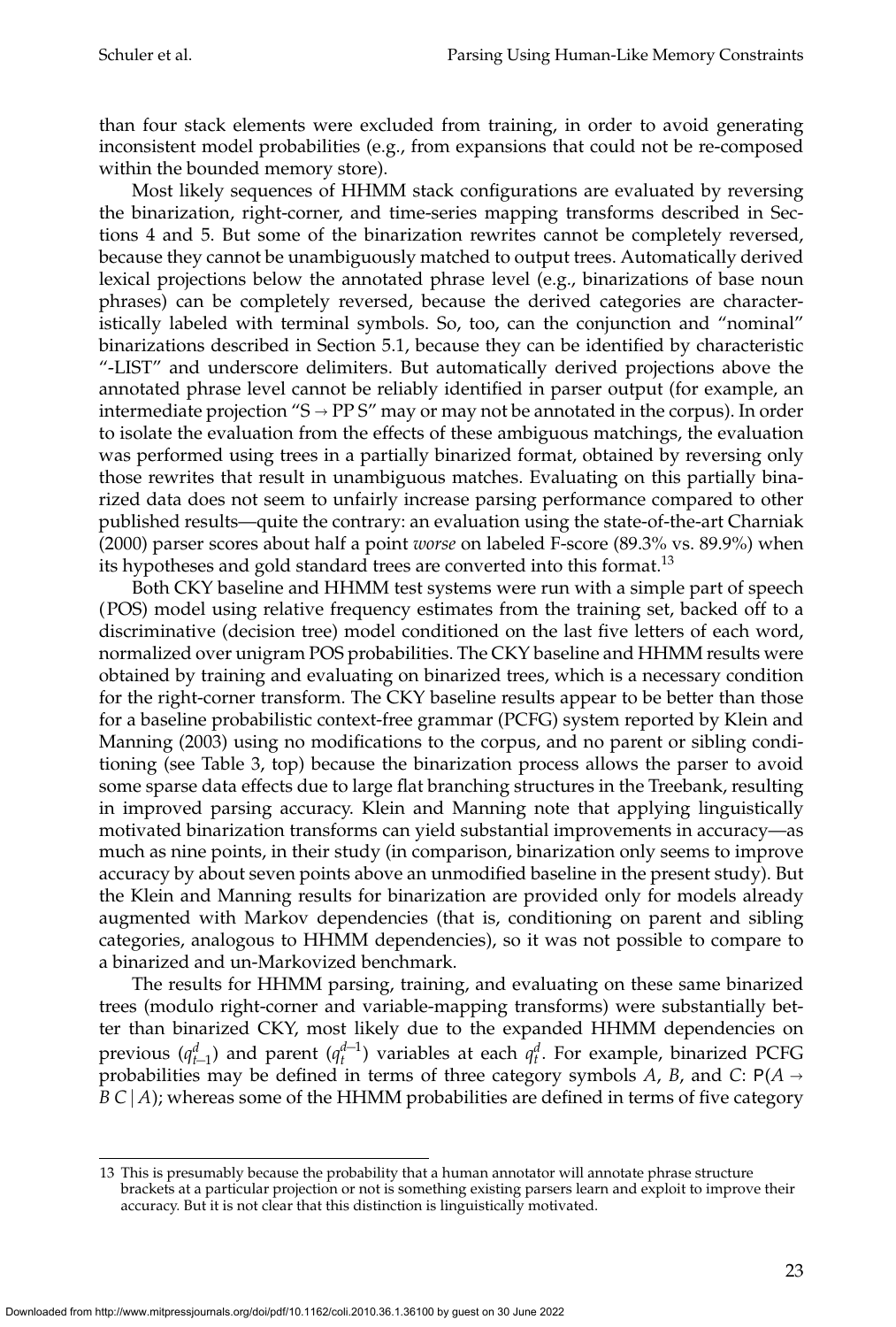#### **Table 3**

Labeled recall (LR), labeled precision (LP), weighted average (F-score), and parse failure (% of sentences yielding no tree output) results for basic CKY parser and HHMM parser on unmodified and binarized WSJ Sections 22 (sentences 1–393: "devset") and 23–24 (all sentences). Results are shown with and without punctuation, compared to Klein and Manning 2003 (KM'03) using baseline and parent+sibling (par+sib) conditioning, and Roark 2001 (R'01) using parent+sibling conditioning. Baseline CKY and test (parent+sibling) cases for the HHMM system start out at a higher accuracy than for the Klein-Manning system because the HHMM system requires binarization of trees, which removes some data sparsity in the raw Treebank annotation, whereas the Klein-Manning results are computed prior to binarization. Because it is incremental, the parser occasionally eliminates all continuable analyses from the beam, and therefore fails to find a parse. HHMM parse failures are accounted as zeros in the recall statistics, but are also listed separately, because in principle it might be possible to recover useful syntactic structure from partial sequences.

| with punctuation: $(\leq 40 \text{ wds})$              | LR           | LP           | F-score | sentence<br>failure | error<br>reduction |  |
|--------------------------------------------------------|--------------|--------------|---------|---------------------|--------------------|--|
| KM'03: unmodified, devset                              |              |              | 72.6    | 0                   |                    |  |
| KM'03: par+sib, devset                                 |              |              | 77.4    | $\theta$            | $17.5\%$           |  |
| CKY: binarized, devset                                 | 80.3         | 79.9         | 80.1    | 0.8                 |                    |  |
| HHMM: par+sib, devset                                  | 84.1         | 83.5         | 83.8    | 0.5                 | 18.6%              |  |
| CKY: binarized, sect 23                                | 78.8         | 79.4         | 79.1    | 0.1                 |                    |  |
| HHMM: par+sib, sect 23                                 | 83.4         | 83.7         | 83.5    | 0.1                 | $21.1\%$           |  |
| no punctuation: $(< 120$ wds)                          | LR           | LP           | F       | fail                |                    |  |
| R'01: par+sib, sect 23-24<br>HHMM: par+sib, sect 23-24 | 75.2<br>77.2 | 77.4<br>78.3 | 77.7    | 0.1<br>0.0          |                    |  |

labels:  $P(A/B | C/D, E)$  (transitioning from incomplete constituent  $C/D$  to incomplete constituent *A*/*B* in the context of an expanding category *E*). This increases the number of free parameters (estimated conditional probabilities) in the model, $^{14}$  but apparently not to the point of sparsity; this is similar to the effect of horizontal Markovization (conditioning on the sibling category immediately previous to an expanded category) and vertical Markovization (conditioning on the parent of an expanded category) commonly used in PCFG parsing models (Collins 1999).

The improvement due to HHMM parsing over the PCFG baseline (18.6% reduction in error) is comparable to that reported by Klein and Manning for parent and sibling dependencies (first-order vertical and horizontal Markovization) over a baseline PCFG without binarization (17.5% reduction in error). However, because it is not possible to run the HHMM parser without binarization, and because Klein and Manning do not report results for binarization transforms in the absence of parent and sibling Markovization, it is potentially misleading to compare the results directly. For example, it is possible that the binarization transforms described here may have performanceoptimizing effects that are latent in the binarized PCFG, but are brought out in HHMM parsing.

Results on Section 23 of this corpus show close to 84% recall and precision, comparable to that reported for state-of-the-art cubic-time parsers (with no constant bounds

<sup>14</sup> Without punctuation, the HHMM model has 50,429 free parameters (including both Q and F models), whereas the binarized PCFG has 12,373.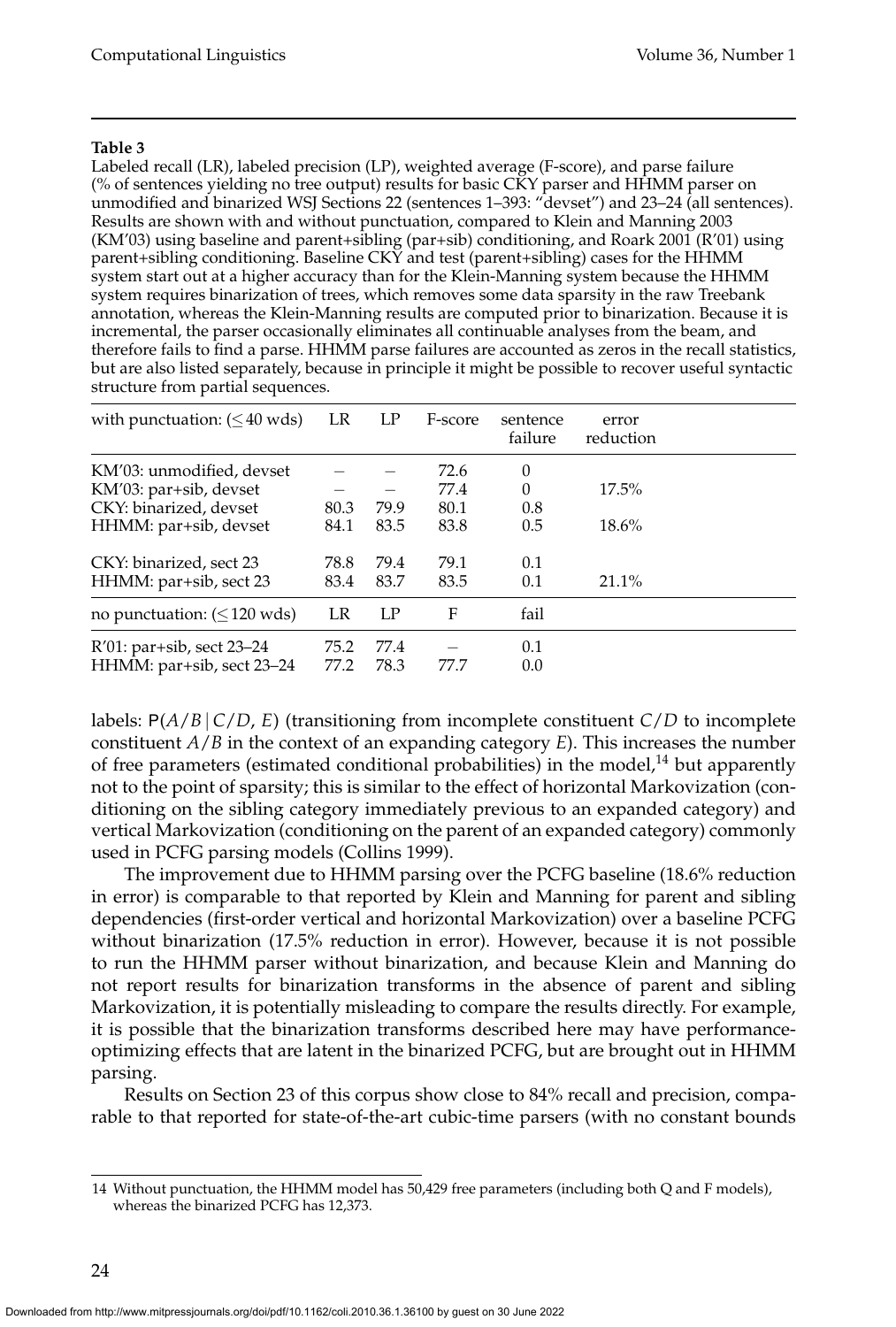on processing storage) using similar configurations of conditioning information, that is, without lexicalization or smoothing.

Roark (2001) describes a similar incremental parser based on left-corner transformed grammars, and also reports results for parsing with and without parent and sibling Markovization. Again the performance is comparable under similar conditions (Table 3, bottom).

This system was run with a beam width of 2,000 hypotheses. This beam width was selected in order to compare the performance of the bounded-memory model, which predicts in-element or cross-element composition, with that of conventional broad-coverage parsers, which also maintain large beams. With better modeling and vastly more data from which to learn, it is possible that the human processor may need to maintain far fewer alternative analyses, or perhaps only one, conditioned on a lookahead window of observations (Henderson 2004).<sup>15</sup>

These experiments used a maximum stack depth of four, and conditioned expansion and transition probabilities for each  $q_t^d$  on only the portion of the parent category following the slash (that is, only  $A_2$  of  $A_1/A_2$ ), in order to avoid sparse data effects. Examples requiring more than four stack elements were excluded from training. This is because in the basic relative frequency estimation used here, training examples are depth-specific. Because the (unpunctuated) training set contains only about a dozen sentences requiring more than four depth levels, each occupying that level for only a few words, the data on which the fifth level of this model would be trained are very sparse. Models at greater stack depths, and models depending on complete parent categories (or grandparent categories, etc., as in state-of-the-art parsers) could be developed using smoothing and backoff techniques or feature-based log-linear models, but this is left for later work (see Section 7).

# **7. Conclusion**

This article has described a model of human syntactic processing that recognizes complete phrase structure trees using only a small store of memory elements of limited complexity. Sequences of hypothesized contents of this memory store can be mapped to and from conventional phrase structure trees using a reversible right-corner transform. If this syntactic processing model is combined with a bounded-memory interpreter (Schuler, Wu, and Schwartz 2009), however, allowing the contents of this store to be incrementally interpreted within the same bounded memory, it stands to reason that complete, explicit phrase structure trees would not need to be constructed at any time in processing, in keeping with experimental results showing similar lack of retention of words and syntactic structure during human processing (Sachs 1967; Jarvella 1971).

Initial results show the use of a memory store consisting of only three to four memory elements within this framework provides nearly complete coverage of the Penn Treebank Switchboard and WSJ corpora, consistent with recent estimates of generalpurpose short-term memory capacity. This suggests that, unlike some earlier models, the hypothesis that human sentence processing uses general-purpose short-term

<sup>15</sup> Although, if most competing analyses are unconscious, they would be difficult to detect. Formally, the competing pockets of activation hypothesized in a parallel-processing version of this model could be arbitrarily small and numerous, but it seems unlikely that very small pockets of activation would persist for very long (just as low probability analyses would be unlikely to remain on the HHMM beam). This possibility is discussed in the particle filter account of Levy (2008).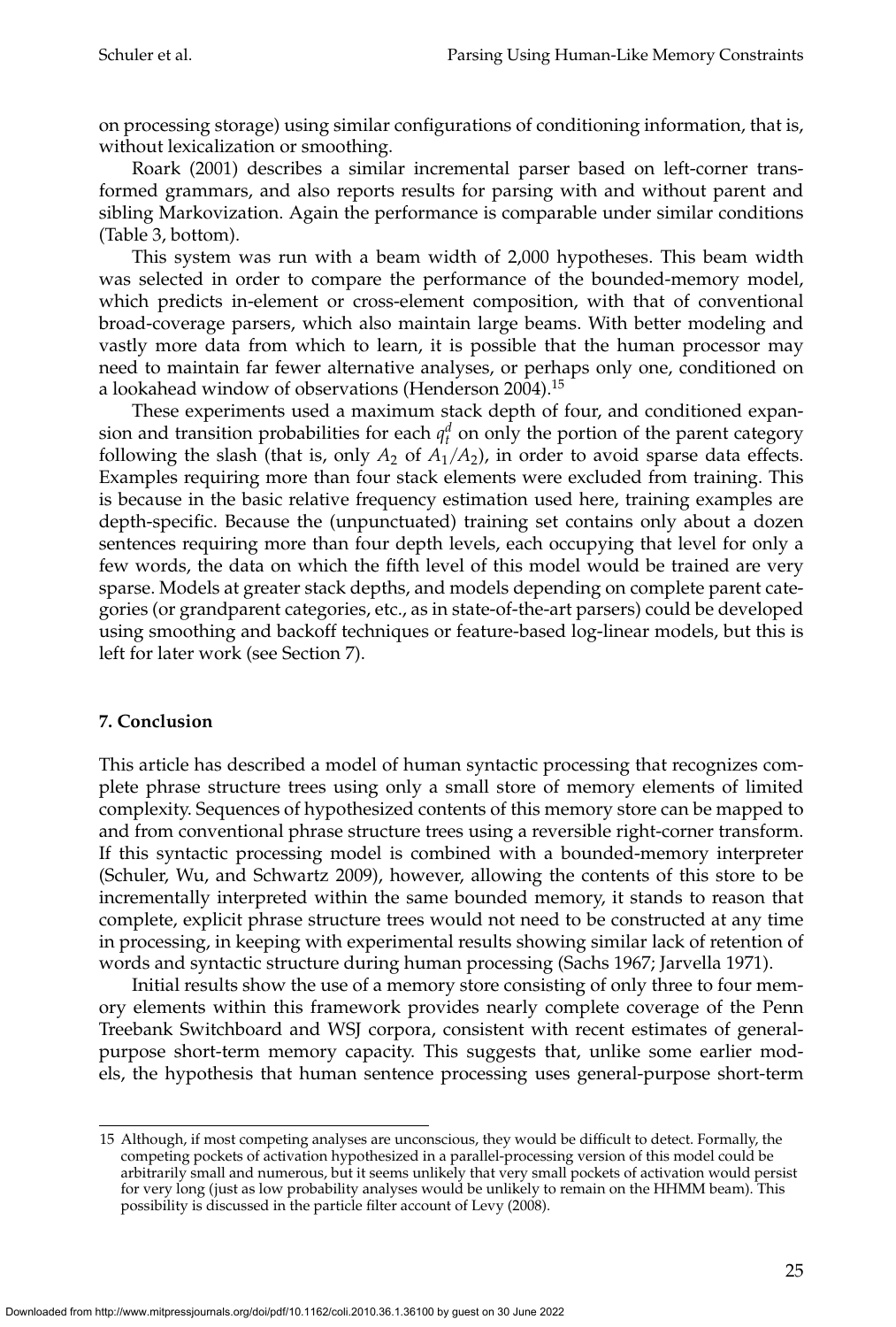memory to store incomplete constituents, as defined by a right-corner transform, does not seem to substantially underestimate human processing capacity. Moreover, despite additional predictions that must take place within this model to manage parsing in such close quarters, preliminary accuracy results for an unlexicalized, un-smoothed version of this model, using only a four-element memory store, show close to 84% recall and precision on the standard parsing evaluation. This result is comparable to that reported for state-of-the-art cubic-time parsers (with no constant bounds on processing storage) using similar configurations of conditioning information, namely, without lexicalization or smoothing.

This model does not attempt to derive processing difficulties from memory bounds, following evidence that garden path and center-embedding processing difficulties are caused by interference or local probability estimates rather than encounters with memory capacity limits. But this does not mean that memory store capacity and probabilistic explanations of processing difficulty are completely independent. Probability estimation seems likely to be dependent on structural information from the memory store (for example, incomplete object relative clauses seem to be very improbable in the context of other incomplete object relative clauses). As hypotheses use more elements in the memory store, the distribution over these hypotheses will tend to become broader, taxing the reservoir of activation capacity, and making it more likely for low probability hypotheses to disappear, increasing the incidence of garden path errors. Further investigations into how the memory store elements are allocated in various syntactic contexts may allow these apparently disparate dimensions of processing capacity to be unified.

The model described here may be promising as an engineering tool as well. But to achieve competitive performance with unconstrained state-of-the-art parsers will require the development of additional approximation algorithms beyond the scope of this article. This is because most modern parsers are lexicalized, incorporating headword dependencies into parsing decisions, and employing finely tuned smoothing and backoff techniques to integrate these potentially sparse head-word dependencies with denser unlexicalized models. The bounded-memory right-corner HHMM described in this article can also be lexicalized in this way, but because head word dependencies are most straightforwardly defined in terms of top-down PCFG-like dependency structures, this lexicalization requires the introduction of additional formal machinery to transform PCFG probabilities into right-corner form (Schuler 2009). In other words, rather than transforming a training set of trees and mapping them to a time series model, it is necessary to transform a consistent probabilistically weighted grammar (in some sense, an infinite set of trees) into appropriately weighted and consistent right-corner PCFG and HHMM models. This requires the introduction of an approximate inference algorithm, similar to that used in value iteration (Bellman 1957), which estimates probabilities of infinite left-recursive or right-recursive chains by exploiting the fact that increasingly longer chains of events contribute exponentially decreasing probability mass. On top of this, preserving head-word dependencies in incremental processing also requires the introduction of a framework for storing head words of modifier constituents that precede the head word of a parent constituent; including some mechanism to ensure that probability assignments are fairly distributed among competing hypotheses (e.g., by marginalizing over possible head words) in cases where the calculation of accurate dependency probabilities must be deferred until the head word of the parent constituent is encountered. For these reasons, a complete lexicalized model is considered beyond the scope of this article, and is left for future work.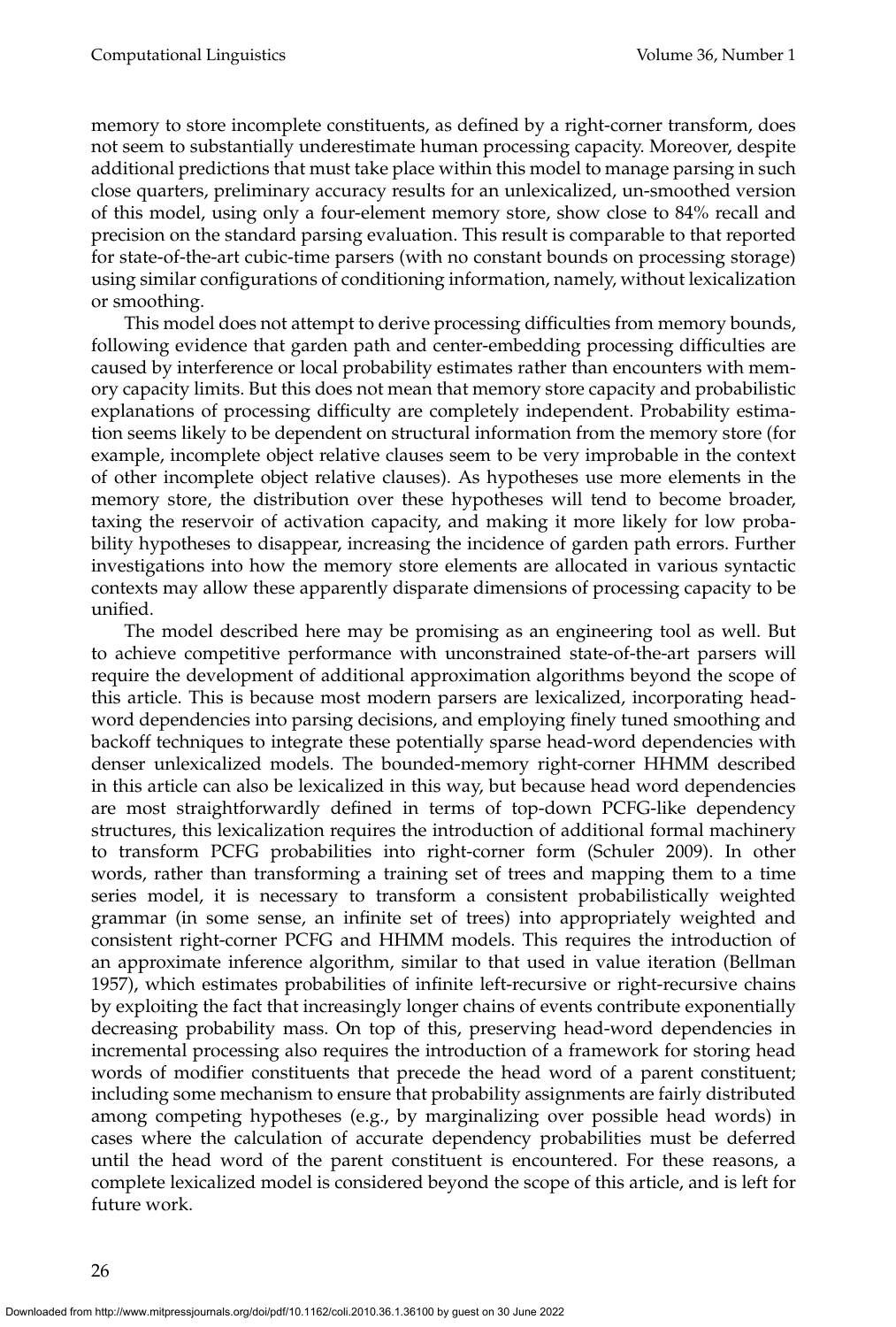# **Appendix A: Head Transform Rules**

The experiments described in this article used a binarization process that included the following rewrite rules, designed to binarize flat Treebank constituents into linguistically motivated head projections:

1. NP: right-binarize basal NPs as much as possible; then left-binarize NPs after left context reduced to nil:

$$
A_0 = NP|WHNP
$$
\n
$$
\overbrace{\mathcal{A}_1 = [A-Z]^* : \alpha_1 A_2 = NN[A-Z]^* : \alpha_2 \dots A_1 : \alpha_1 A_2 : \alpha_2 \dots A_1 : \alpha_1 A_2 : \alpha_2 A_0 = NP}
$$
\n
$$
A_1 = NN[A-Z]^*|NP : \alpha_1 A_2 = PP|S|VP|WHSBAR : \alpha_2 \dots A_1 : \alpha_1 A_2 : \alpha_2 A_1
$$

2. VP: left-binarize basal VPs as much as possible; then right-binarize VPs after right context reduced to nil:

$$
\frac{A_0 = VP|SQ}{A_1 = VB[A-Z]^*|BES:\alpha_1 A_2 = [A-Z]^*:\alpha_2 \dots A_1:\alpha_1 A_2:\alpha_2} \Rightarrow \frac{A_0}{A_1:\alpha_1 A_2:\alpha_2}
$$
  

$$
\frac{A_0 = VP}{A_0}
$$
  

$$
\frac{A_0}{A_1 = ADVP|RB[A-Z]^*|PP:\alpha_1 A_2 = VB[A-Z]^*|VP:\alpha_2} \Rightarrow \dots A_2}{A_1:\alpha_1 A_2:\alpha_2}
$$

3. ADJP: right-binarize basal ADJPs as much as possible; then left-binarize ADJPs after left context reduced to nil:

$$
\overbrace{A_0 = ADJP[A-Z]^*}^{A_0 = ADJP[A-Z]^*} \Rightarrow \overbrace{A_0 \cdots A_2 \cdots A_1 = RB[A-Z]^* : \alpha_1 A_2 = JJ[A-Z]^* : \alpha_2 \cdots A_1 : \alpha_1 A_2 : \alpha_2 A_0 = ADJP}^{A_0 \cdots A_1 : \alpha_1 A_2 : \alpha_2 A_0 \cdots A_1 : \alpha_1 A_2 : \alpha_2 A_1 \cdots A_1 : \alpha_1 A_2 : \alpha_2 A_2 \cdots A_1 : \alpha_1 A_2 : \alpha_2 A_2 \cdots A_1 : \alpha_1 A_2 : \alpha_2 A_2 \cdots A_1 : \alpha_1 A_2 : \alpha_2 A_2 \cdots A_1 : \alpha_1 A_2 : \alpha_2 A_2 \cdots A_1 : \alpha_1 A_2 : \alpha_2 A_2 \cdots A_1 : \alpha_1 A_2 : \alpha_2 A_2 \cdots A_1 : \alpha_1 A_2 : \alpha_2 A_2 \cdots A_1 : \alpha_1 A_2 : \alpha_2 A_2 \cdots A_1 : \alpha_1 A_2 : \alpha_2 A_2 \cdots A_1 : \alpha_1 A_2 : \alpha_2 A_2 \cdots A_1 : \alpha_1 A_2 : \alpha_2 A_2 \cdots A_1 : \alpha_1 A_2 : \alpha_2 A_2 \cdots A_1 : \alpha_1 A_2 : \alpha_2 A_2 \cdots A_1 : \alpha_1 A_2 : \alpha_2 A_2 \cdots A_1 : \alpha_1 A_2 : \alpha_2 A_2 \cdots A_1 : \alpha_1 A_2 : \alpha_2 A_2 \cdots A_1 : \alpha_1 A_2 : \alpha_1 A_2 \cdots A_1 : \alpha_1 A_2 : \alpha_1 A_2 \cdots A_1 : \alpha_1 A_2 : \alpha_1 A_2 \cdots A_1 : \alpha_1 A_2 : \alpha_1 A_2 \cdots A_1 : \alpha_1 A_2 : \alpha_1 A_2 \cdots A_1 : \alpha_1 A_2 : \alpha_1 A_2 \cdots A_1 : \alpha_1 A_2 : \alpha_1 A_2 \cdots A_1 : \alpha_1 A_2 : \alpha_1 A_2 \cdots A_1 : \alpha_1 A_2 : \alpha_1 A_2 \cdots A_1 : \alpha_1 A_2 : \alpha_1 A_2 \cdots A_1 : \alpha_1 A_2 : \alpha_
$$

4. ADVP: right-binarize basal ADVPs as much as possible; then left-binarize ADVPs after left context reduced to nil:

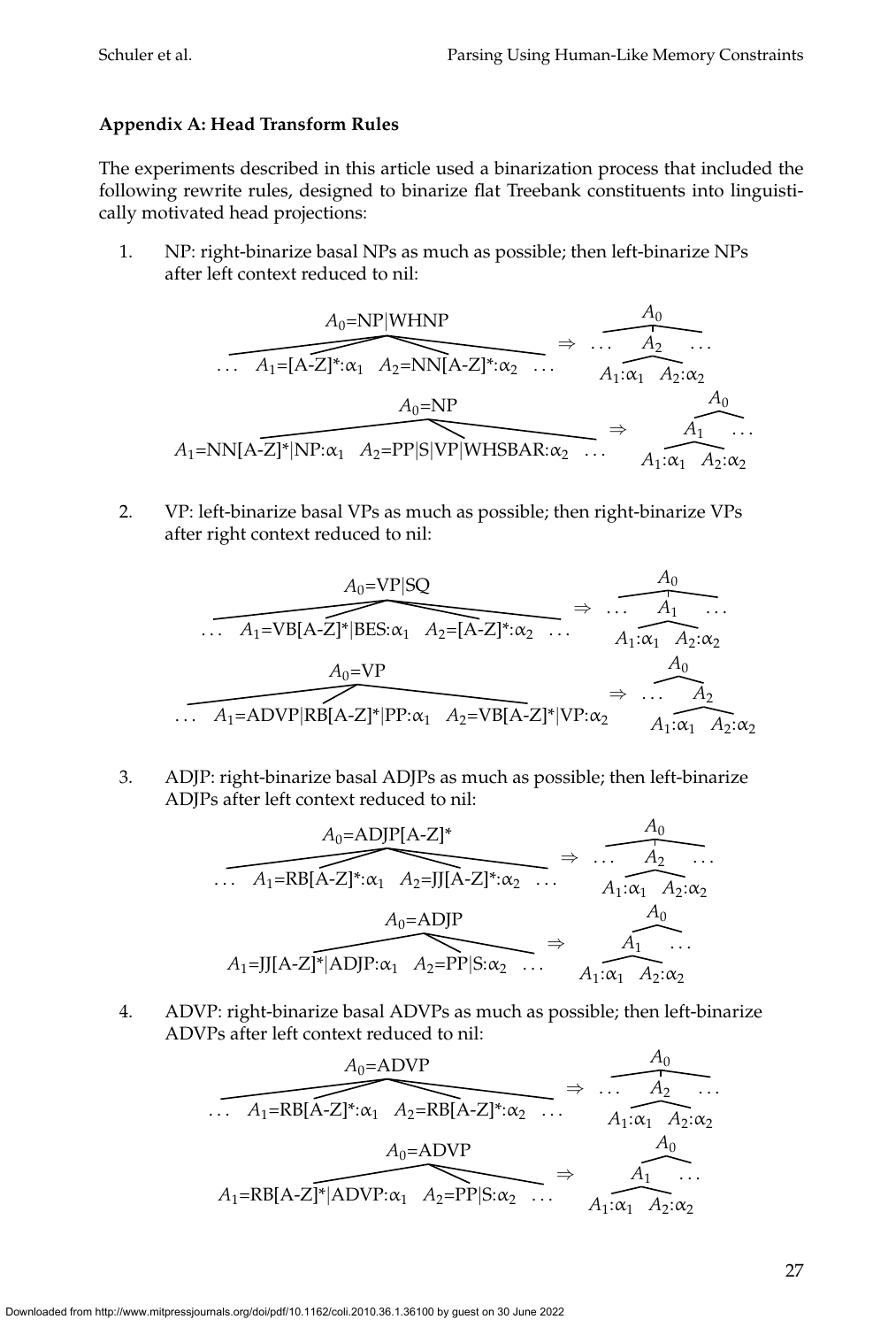5. PP: left-binarize PPs as much as possible; then right-binarize PPs after right context reduced to nil:



6. S: group subject NP and predicate VP of a sentence; then group modifiers to right and left:

$$
A_0 = S[A-Z]^* \longrightarrow A_1 : \alpha_1 A_2 : \alpha_2 \longrightarrow A_1 : \alpha_1 A_2 : \alpha_2
$$
  
\n
$$
A_1 = ADVP |RB[A-Z]^* |PP: \alpha_1 A_2 = VB[A-Z]^* |VP: \alpha_2 ... A_1 : \alpha_1 A_2 : \alpha_2
$$
  
\n
$$
A_0 = S[A-Z]^* \longrightarrow A_0
$$
  
\n
$$
A_0 = S[A-Z]^* \longrightarrow A_0
$$
  
\n
$$
A_1 = ADVP |RB[A-Z]^* |PP: \alpha_1 A_2 = A_0 : \alpha_2 ... A_1 : \alpha_1 A_2 : \alpha_2
$$
  
\n
$$
A_0 = S[A-Z]^* \longrightarrow A_1 : \alpha_1 A_2 : \alpha_2
$$
  
\n
$$
A_1 = A_0 : \alpha_1 A_2 = ADVP |RB[A-Z]^* |PP: \alpha_2 ... A_1 : \alpha_1 A_2 : \alpha_2
$$

#### **Acknowledgments**

The authors would like to thank the anonymous reviewers for their input. This research was supported by National Science Foundation CAREER/PECASE award 0447685 and by NASA award NNX08AC36A. The views expressed are not necessarily endorsed by the sponsors.

### **References**

- Abney, Steven P. and Mark Johnson. 1991. Memory requirements and local ambiguities of parsing strategies. *J. Psycholinguistic Research*, 20(3):233–250.
- Ades, Anthony E. and Mark Steedman. 1982. On the order of words. *Linguistics and Philosophy*, 4:517–558.
- Aho, Alfred V. and Jeffery D. Ullman. 1972. *The Theory of Parsing, Translation and*

*Compiling; Volume. I: Parsing*. Prentice-Hall, Englewood Cliffs, NJ.

- Baker, James. 1975. The Dragon system: an overview. *IEEE Transactions on Acoustics, Speech and Signal Processing*, 23(1):24–29.
- Bellman, Richard. 1957. *Dynamic Programming*. Princeton University Press, Princeton, NJ.
- Berg, George. 1992. A connectionist parser with recursive sentence structure and lexical disambiguation. In *Proceedings of the Tenth National Conference on Artificial Intelligence*, pages 32–37, San Jose, CA.
- Bever, Thomas G.˙1970. The cognitive basis for linguistic structure. In J. R. Hayes, editor, *Cognition and the Development of Language*. Wiley, New York, pages 279–362.
- Brown-Schmidt, Sarah, Ellen Campana, and Michael K. Tanenhaus. 2002. Reference resolution in the wild: Online circumscription of referential domains in a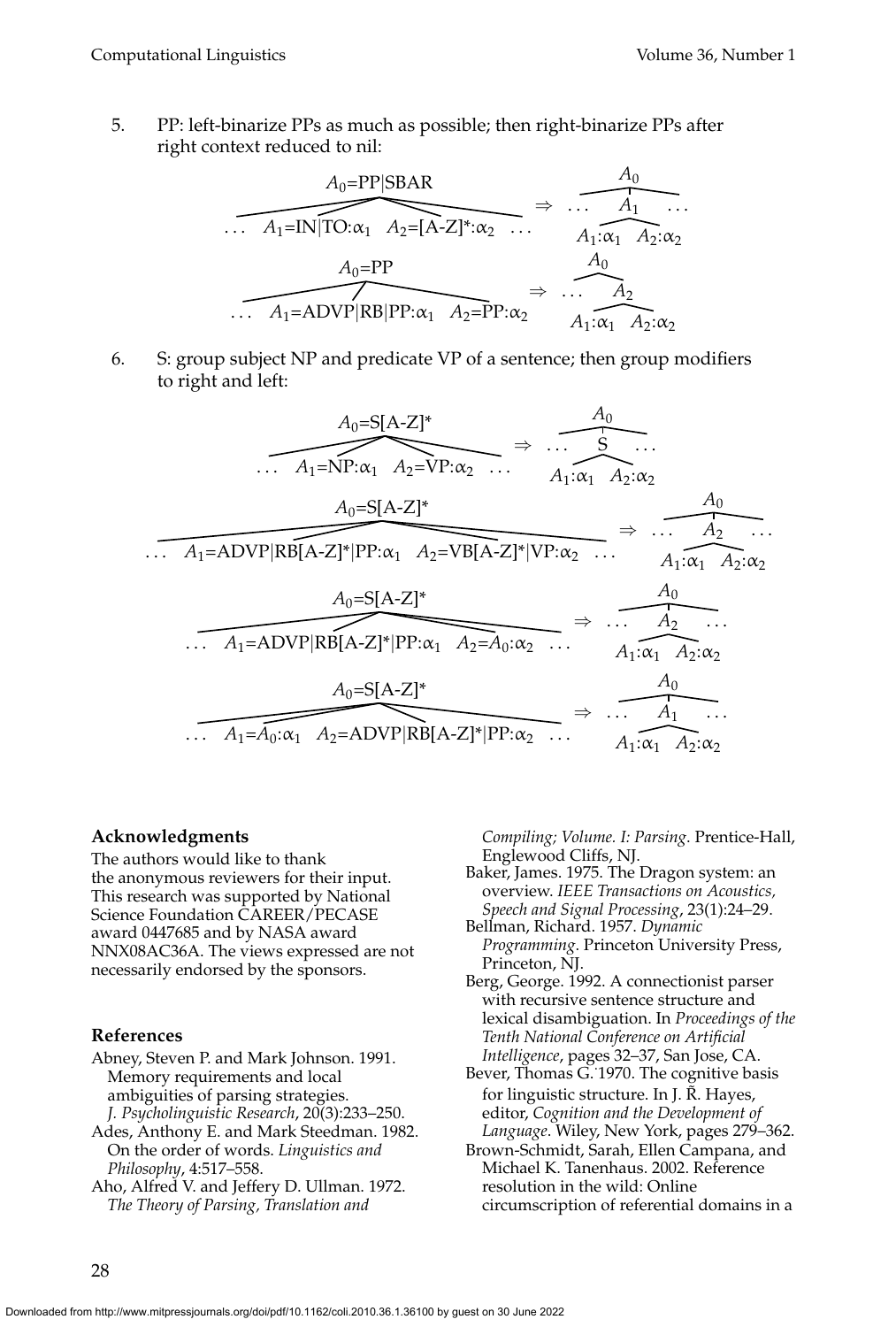natural interactive problem-solving task. In *Proceedings of the 24th Annual Meeting of the Cognitive Science Society*, pages 148–153, Fairfax, VA.

Charniak, Eugene. 2000. A maximumentropy inspired parser. In *Proceedings of the First Meeting of the North American Chapter of the Association for Computational Linguistics (ANLP-NAACL'00)*, pages 132–139, Seattle, WA.

Chomsky, Noam and George A. Miller. 1963. Introduction to the formal analysis of natural languages. In *Handbook of Mathematical Psychology*. Wiley, New York, pages 269–321.

Collins, Michael. 1999. *Head-driven statistical models for natural language parsing*. Ph.D. thesis, University of Pennsylvania.

Cowan, Nelson. 2001. The magical number 4 in short-term memory: A reconsideration of mental storage capacity. *Behavioral and Brain Sciences*, 24:87–185.

Crain, Stephen and Mark Steedman. 1985. On not being led up the garden path: The use of context by the psychological syntax processor. In D. R. Dowty, L. Karttunen, and A. M. Zwicky, editors, *Natural Language Parsing: Psychological, Computational, and Theoretical Perspectives*, number 1 in Studies in Natural Language Processing. Cambridge University Press, Cambridge, pages 320–358.

Earley, Jay. 1970. An efficient context-free parsing algorithm. *CACM*, 13(2):94–102.

Elman, Jeffrey L. 1991. Distributed representations, simple recurrent networks, and grammatical structure. *Machine Learning*, 7:195–225.

Ericsson, K. Anders and Walter Kintsch. 1995. Long-term working memory. *Psychological Review*, 102:211–245.

Frege, Gottlob. 1892. Uber sinn und bedeutung. *Zeitschrift fur Philosophie und Philosophischekritik*, 100:25–50.

Gibson, Edward. 1991. *A computational theory of human linguistic processing: Memory limitations and processing breakdown*. Ph.D. thesis, Carnegie Mellon University.

Godfrey, John J., Edward C. Holliman, and Jane McDaniel. 1992. Switchboard: Telephone speech corpus for research and development. In *Proceedings of ICASSP*, pages 517–520, San Francisco, CA.

Gordon, N. J., D. J. Salmond, and A. F. M. Smith. 1993. Novel approach to nonlinear/ non-gaussian bayesian state estimation. *IEE Proceedings F (Radar and Signal Processing)*, 140(2):107–113.

Gorrell, Paul. 1995. *Syntax and Parsing*. Cambridge University Press, Cambridge.

Hale, John. 2001. A probabilistic earley parser as a psycholinguistic model. In *Proceedings of the Second Meeting of the North American Chapter of the Association for Computational Linguistics*, pages 159–166, Pittsburgh, PA.

Hale, John. 2006. Uncertainty about the rest of the sentence. *Cognitive Science*, 30(4):609–642.

Helasvuo, Marja-Liisa. 2004. Shared syntax: the grammar of co-constructions. *Journal of Pragmatics*, 36:1315–1336.

Henderson, James. 2004. Lookahead in deterministic left-corner parsing. In *Proceedings Workshop on Incremental Parsing: Bringing Engineering and Cognition Together*, pages 26–33, Barcelona.

Hobbs, Jerry R., Douglas E. Appelt, John Bear, David Israel, Megumi Kameyama, Mark Stickel, and Mabry Tyson. 1996. Fastus: A cascaded finite-state transducer for extracting information from naturallanguage text. In Yves Schabes, editor, *Finite State Devices for Natural Language Processing*. MIT Press, Cambridge, MA, pages 383–406.

Jarvella, Robert J. 1971. Syntactic processing of connected speech. *Journal of Verbal Learning and Verbal Behavior*, 10:409–416.

Jelinek, Frederick, Lalit R. Bahl, and Robert L. Mercer. 1975. Design of a linguistic statistical decoder for the recognition of continuous speech. *IEEE Transactions on Information Theory*, 21:250–256.

Johnson, Mark. 1998a. Finite state approximation of constraint-based grammars using left-corner grammar transforms. In *Proceedings of COLING/ACL*, pages 619–623, Montreal.

Johnson, Mark. 1998b. PCFG models of linguistic tree representation. *Computational Linguistics*, 24:613–632.

Johnson-Laird, P. N. 1983. *Mental Models: Towards a Cognitive Science of Language, Inference and Consciousness*. Harvard University Press, Cambridge, MA.

Just, Marcel Adam and Patricia A. Carpenter. 1992. A capacity theory of comprehension: Individual differences in working memory. *Psychological Review*, 99:122–149.

Just, Marcel Adam and Sashank Varma. 2007. The organization of thinking: What functional brain imaging reveals about the neuroarchitecture of complex cognition. *Cognitive, Affective, & Behavioral Neuroscience*, 7:153–191.